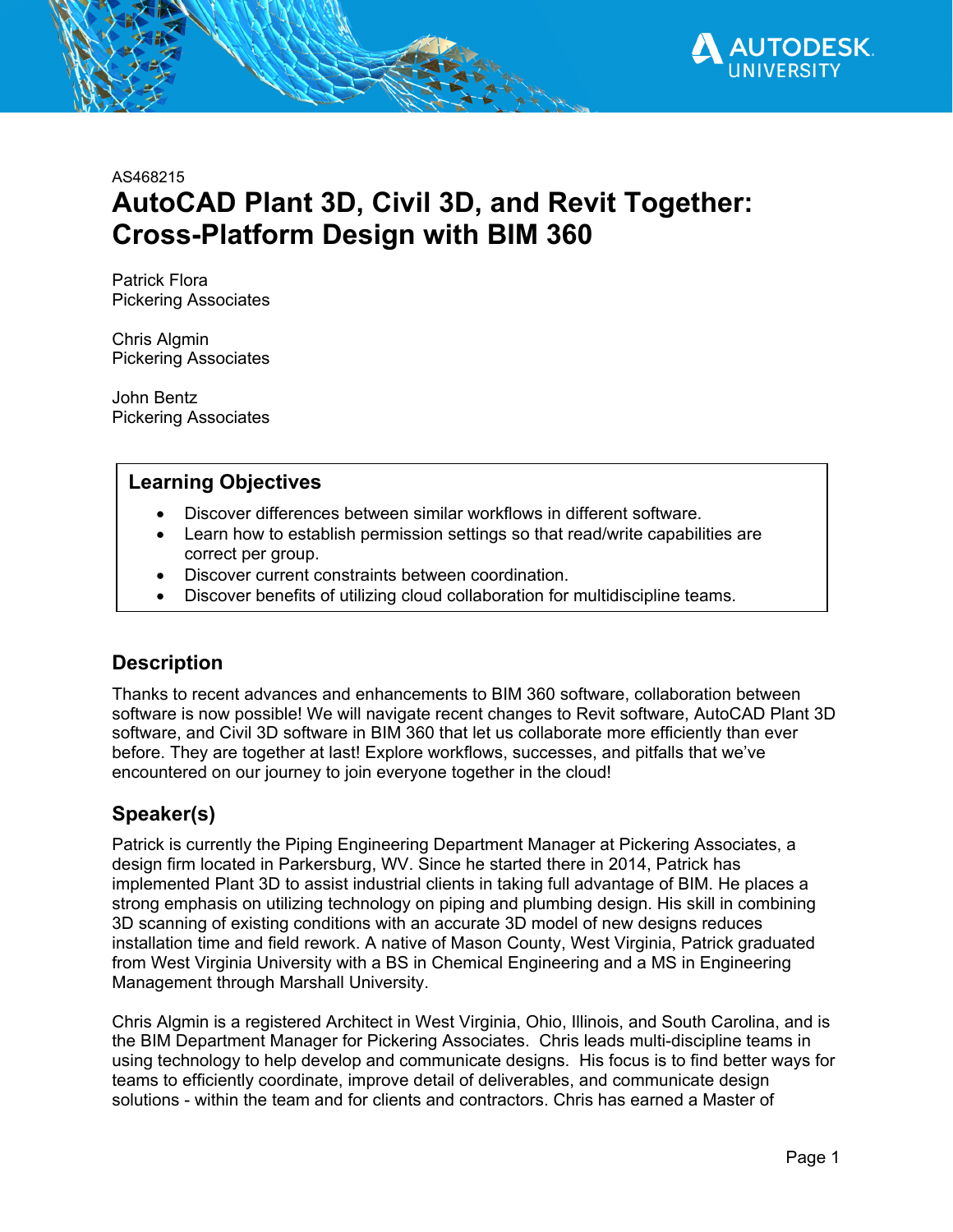

Architecture from the University of Illinois at Urbana-Champaign and a Master of Science in Technology Management from Marshall University.

John Bentz is a licensed Civil Engineer in Ohio, West Virginia, and Kentucky. Working out of the Pickering Associates' Athens office, he currently holds the position of Branch Manager, as well as the role of Project Manager, Civil Engineer and resident FAA Part 107 Commercial Drone Operator. His focus is to broaden company offerings, increase service territory, and ensure exceptional services for new clients, John also works to improve current BIM standards in the Civil Engineering department and integrating new technologies. John graduated with a BS in Civil Engineering from Ohio University in 2011 and took graduate courses at Ohio University until beginning his employment at Pickering Associates in 2013. In 2018, he received a Master of Science in Engineering Management from Marshall University.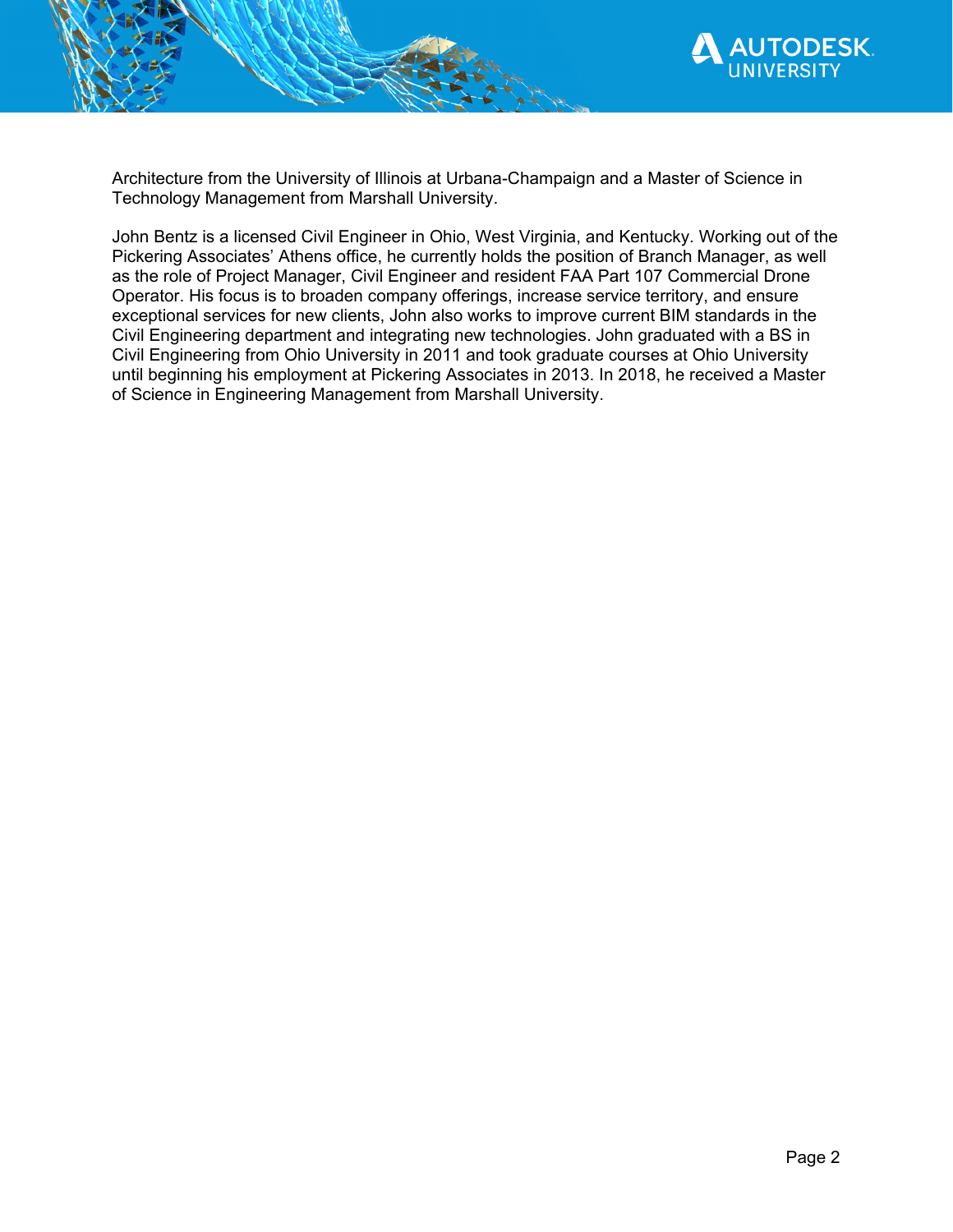

As with most design efforts, cross-discipline collaboration across multiple platforms proves to be beneficial to site development activities. Whether it's verifying building locations and elevations, determining structural requirements for foundations, or evaluating the availability of utilities for tying building service lines to mains, all these operations form the foundation of Civil design. The overall key to a successful design and effective collaboration is ensuring only necessary and relevant information is shared with each discipline and the information translated for positioning among platforms is accurate.

**Workflow – Walkthrough and Key Points** 

## **Real-World Coordinates**

The first relevant piece of information needed for site development includes the existing conditions. Current workflow is to transfer the topographic (and boundary) surveys received from our surveying department into a design file, utilized Civil standards, georeferenced into real-world coordinates. Maintaining real-world coordinates allows for site verification of features during design and field staking during construction. It also helps with collaboration of other outside entities, such as geotechnical engineers, to assist with laying out borings for subsurface investigations. It's these real-world coordinates that is the first hurdle to really bringing Civil3D into focus with Revit and Plant3D. Highlighted in the Revit section of this handout, ensuring proper Project Base Point and Shared Coordinates can simplify references to other disciplines' file structures and allow for a seamless update of design elements.

#### **File Structure**

It's important to note that there have been multiple best management practices published via Autodesk guides in regard to file structure and proper file management. Currently, the three-level approach seemingly works best when pushing information cross-discipline for collaboration efforts.

Basic Data Management for AutoCAD Civil3D Projects ( Jason Ferrelli, AU 2015 Article)

Proper, yet simple, external references and data shortcuts can provide quick file response and manageable file sizes for use with BIM360 and the Cloud. Separate files for existing conditions (surface and pipe networks), proposed pipe networks, site grading, and site layout not only allows for multiple designers within the same discipline for a single project, but also allows plumbing engineers to only pull information necessary to their disciplines (i.e. pipe networks). It can allow architects to incorporate proposed grading surfaces to assist with building elevations without the need for freezing off utility information, site linework, and other entities. If the there is an understanding of shared coordinates and Revit/Plant3D files have been set up correctly, all external references of 3D models are imported using a 0,0,0 basepoint and will come into Civil3D in their true location in space (X,Y,Z).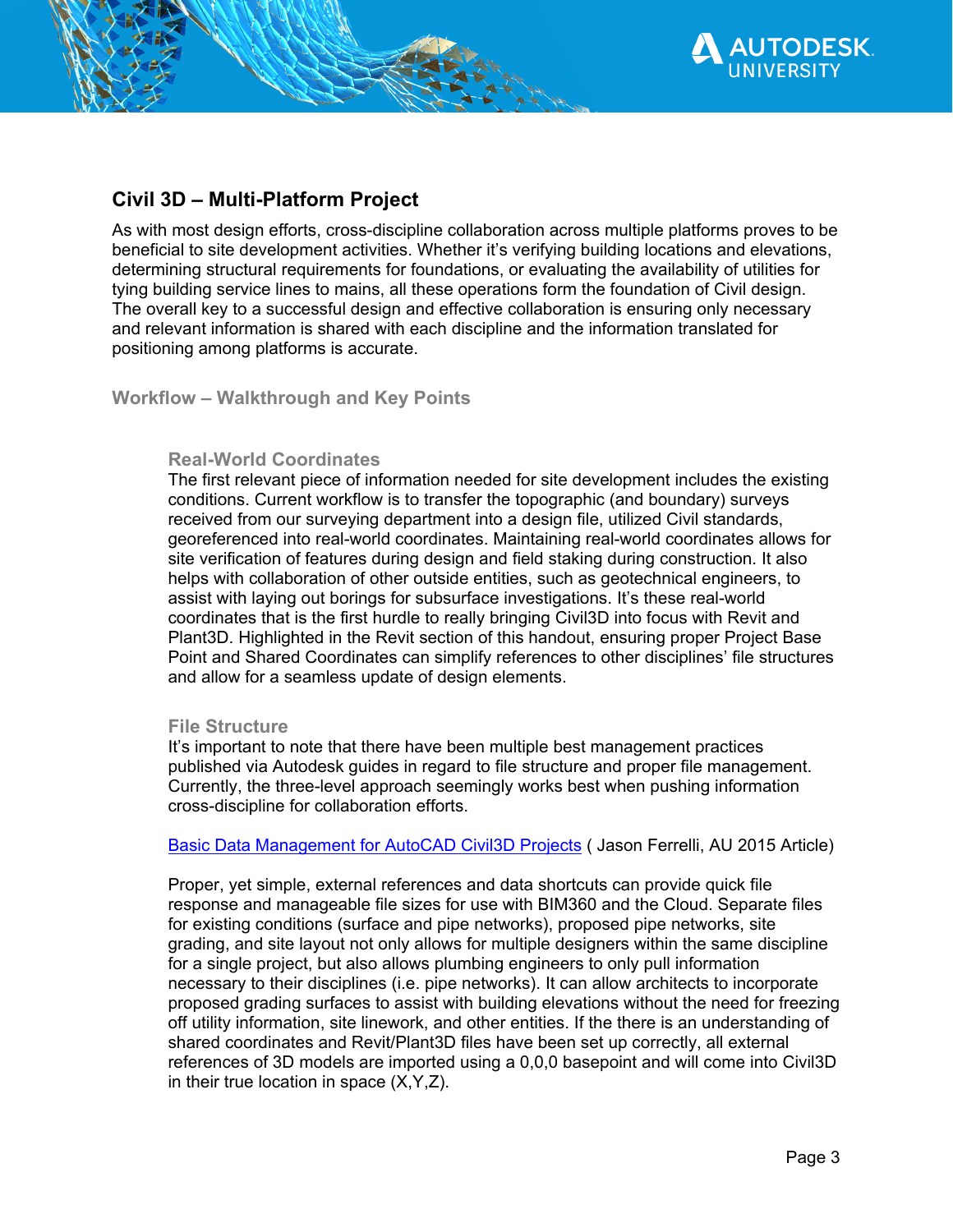

| <b>Site Plan</b>                                                               | <b>Grading Plan</b>                                                           | <b>Utility Plan</b>                                                                                     |
|--------------------------------------------------------------------------------|-------------------------------------------------------------------------------|---------------------------------------------------------------------------------------------------------|
| <b>.Design Purpose</b><br>•General Site<br>Arrangement and<br>Orientation      | ·Design Purposes<br>•Alignment<br>•Corridor<br>•Proposed Surface              | ·Design Purpose<br>•Sanitary<br>•Electrical<br>•Domestic Water<br>$\cdot$ Gas                           |
| <b>.External Reference:</b><br>•Revit Model (3D Arch)<br>• Existing Conditions | <b>.External Reference</b><br>•Revit Model (3D Arch)<br>• Existing Conditions | ∙External Reference<br>•Revit Model (3D Arch<br>w/ Plumbing and<br>Structural)<br>• Existing Conditions |
| <b>•Data Shortcut</b><br>$\cdot$ None                                          | <i><b>•Data Shortcut</b></i><br>• Existing Surface                            | <b>•Data Shortcut</b><br>•Existing Pipe<br><b>Networks</b><br>• Existing Surface<br>•Proposed Surface   |

# **Site Plan Basics**

Initially, site plans are preliminary site arrangements, including building orientation, space needs, and parking areas. This step typically involves Architecture and Civil disciplines. Generally, a building footprint is given to Civil to determine approximate location for the building and any associated site features. In a conceptual state, this step allows the first step of Revit and Civil3D collaboration: to set the shared coordinates. More information about shared coordinates is provided in the Revit section of this document. Once the shared coordinates are established by means of surveying benchmarks, future coordination is simplified to the 0,0,0 basepoint for external references. All building rotations, locations, and elevations are set to real-world coordinates.

# **Grading Plan Generation**

After building locations and orientations have been set, Civil3D can be used to set a finish floor elevation and begin working on relative elevations outside of the building. Within the grading plan, multiple grading surfaces and alignment/corridor combinations can be present in the design file. All of these operations utilize the data shortcut from the existing conditions topographic surface as a 'target' for grading. These individual surfaces can be pushed to BIM360 for team collaboration individually. Additionally, with the existing grade data shortcut can be promoted within the design file to allow for pasting of proposed design surfaces to provide a single, seamless surface. For architecture, this surface will provide additional information regarding slopes and grades immediately outside of the building. For structural, these surfaces may provide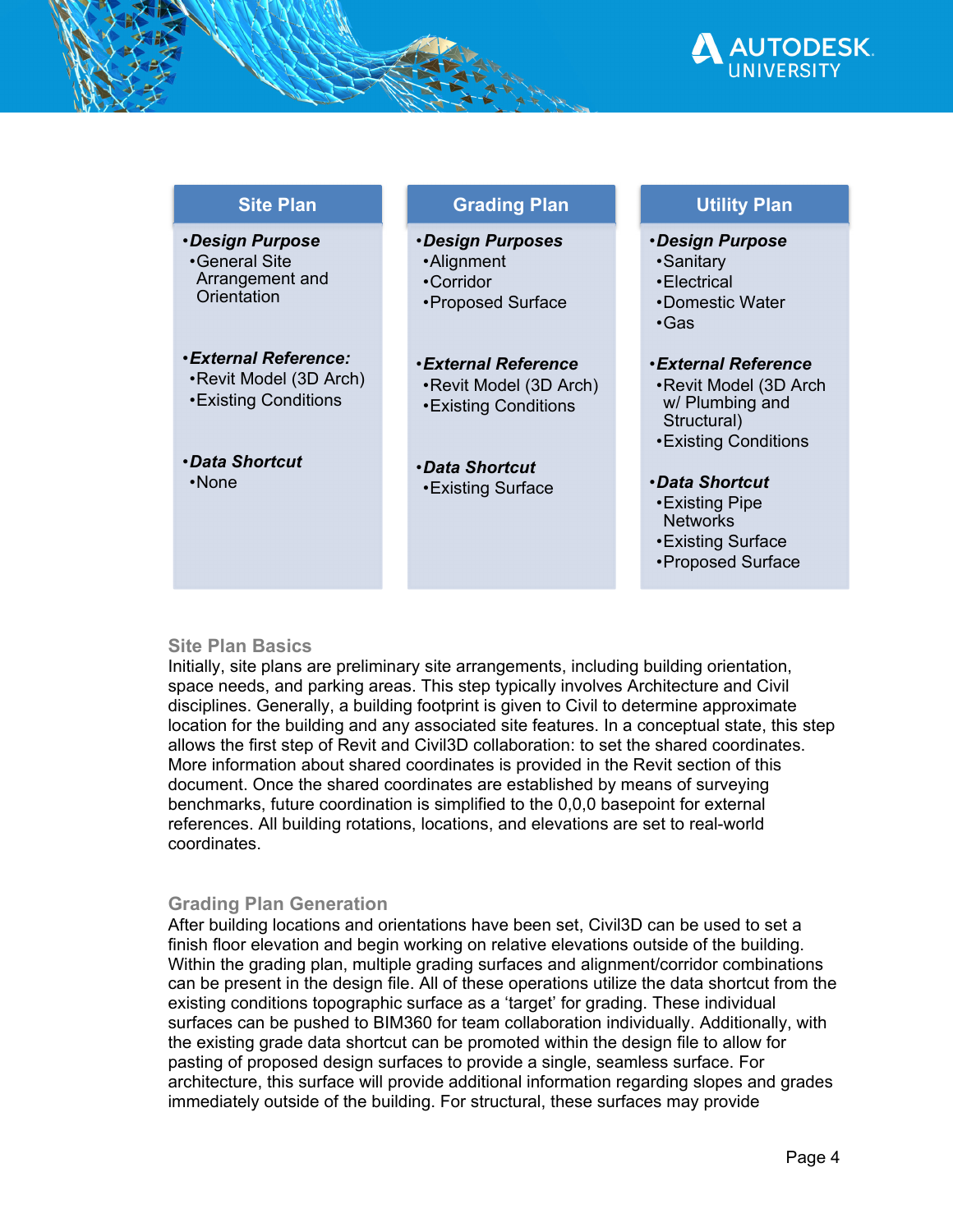

information to relate building elevations and footer elevations to those critical depths presented in geotechnical subsurface investigations. These surfaces can be published to BIM360 for use in Revit models utilizing the Output tab and selecting the Publish Surfaces menu item.

# **Utility Plan Collaboration**

Utility coordination is something that is often overlooked in Civil design. Site utility design requires a close eye for detail and often have multiple potential conflict points. Sleeve through a foundation wall with a sanitary line or go beneath the foundation? Which utility should I lower to avoid a crossing conflict between proposed storm and water? What are the tie-point elevations of the plumbing team's discharge sanitary from the building? All these examples demonstrate how critical it is to have updated Revit models from other disciplines. Incorporating these models into the Civil3D workflow works to eliminate costly errors in the field when conflicts, otherwise unnoticed during design, creep up and cost rework re-routing. Utilizing 3D viewpoints in Civil3D, pipe networks can be verified to tie in with proposed Plant3D models and other Revit models inside the building. It can also show just what special precautions the structural engineers should plan for to accommodate utilities in conflict with foundations and slabs.

With proper pipe networks set up to realistically reflect structures and piping to be used in the field, matching tie-point locations are easy to determine. This matching tie-point elevation can be then incorporated into the utility profile. If the plumbing team decides to adjust their elevation, this will be reflected in the model and easily distinguishable that Civil needs to adjust their model.

When it comes time for a model review, Civil can provide 3D solids to incorporate into Revit and finally Navisworks for clash detection exercises. The following graphic depicts the process used when exporting pipe networks to 3D solids to be incorporated into Revit, Plant 3D, and ultimately Navisworks.

# **Civil3D Constraints**

Once XREF's are incorporated into design files, Zoom Extents takes on the coordinates of 0,0,0. This makes it difficult to navigate orbits, pans, and zooms. With each movement, the user must utilize the Zoom Extents command, followed up by the Zoom Window command to be reasonably close to the project area. To accommodate this, Named Views can be generated. If the user (in 3D views) constantly refers to specific items on the site (I.e. foundations and utility crossings), Named Views can save time by orienting and setting layer states to be convenient for review. Once set, the user can navigate to these areas much quicker.

While pipe networks and 3D solids transfer to Plant3D very well, only fitting show in Revit. Reviewing the design file on BIM360 shows the entire pipe network.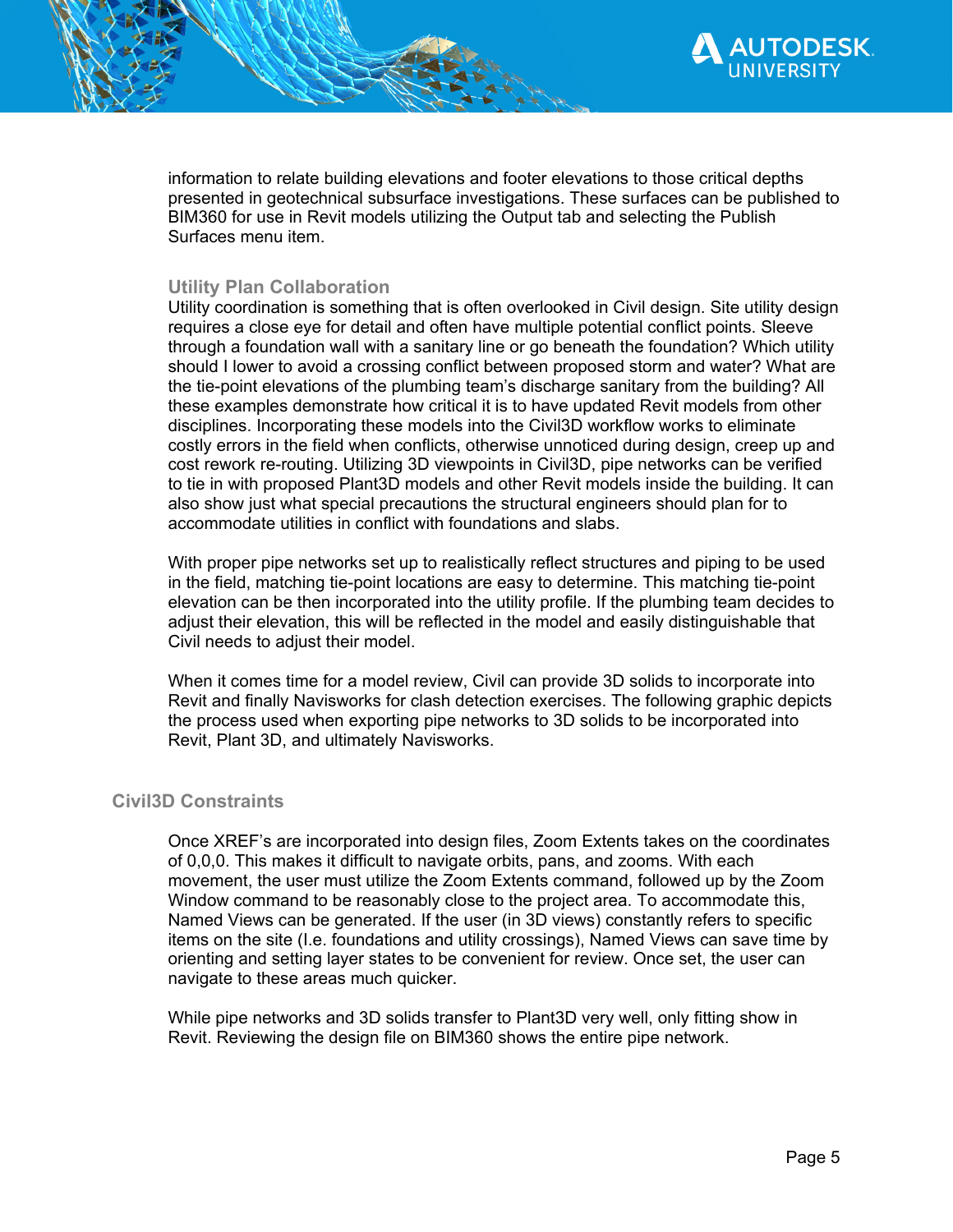



# **Plant 3D – Multi-Platform Project**

One of the most frustrating parts for many years, was the inability to share consistent models in the cloud with my colleagues on multi-discipline projects. With the launch of Collaboration projects for Plant 3D a few years ago, it really began to open up the possibility to work with live coordination models. As Revit moved into the BIM360 Design format, the progress we had made over the past year seemed to be lost as Plant 3D was left on the Teams platform. With the launch of 2021, we were once again in the same platform and this time Civil 3D was included as well. Below is a current workflow I have established to work with both Revit and Civil files in Plant 3D.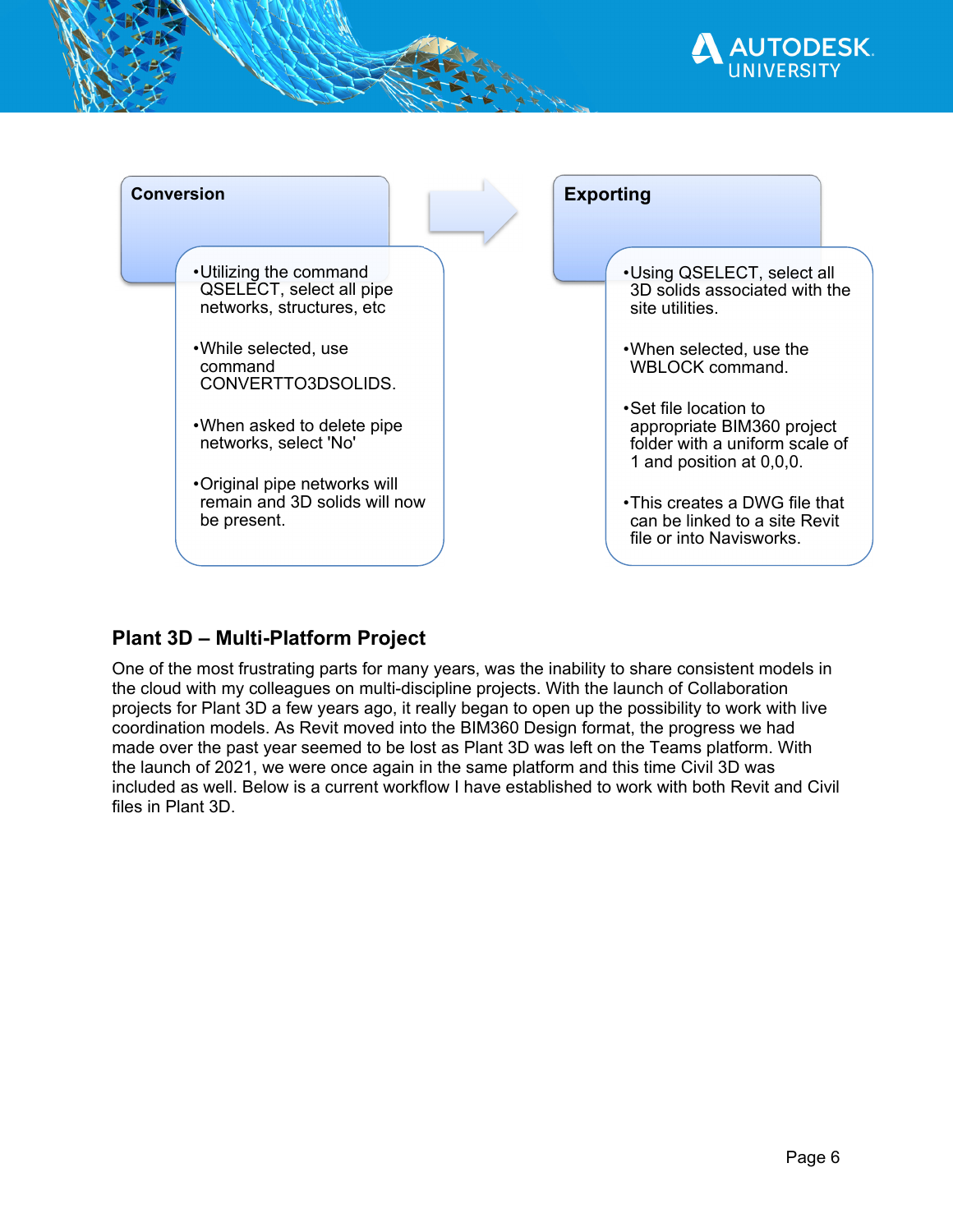



**Plant 3D Workflow – Walkthrough and Key Points**  Most of the steps below assume that you have a basic knowledge of how Collaboration for Plant, BIM 360 Design, and the desktop connector work. If you would like more information on Collaboration for Plant, please see these links below.

# Plant 3D video blog series

This is the link to the Plant 3D video blog. There are a few videos there about Collaboration and several other topics. I would definitely recommend checking it out.

# **Project Setup**

There should not be any issues if you set up a project per your current company standards. We have not tested this with constant Metric units but as long as you pay attention to what you're exporting/importing/xref then you should not have any issues. Once the project is setup, it is then pushed to cloud for collaboration. A copy of the local files will be kept according to your collaboration cache. The location of the cache will be important for future steps.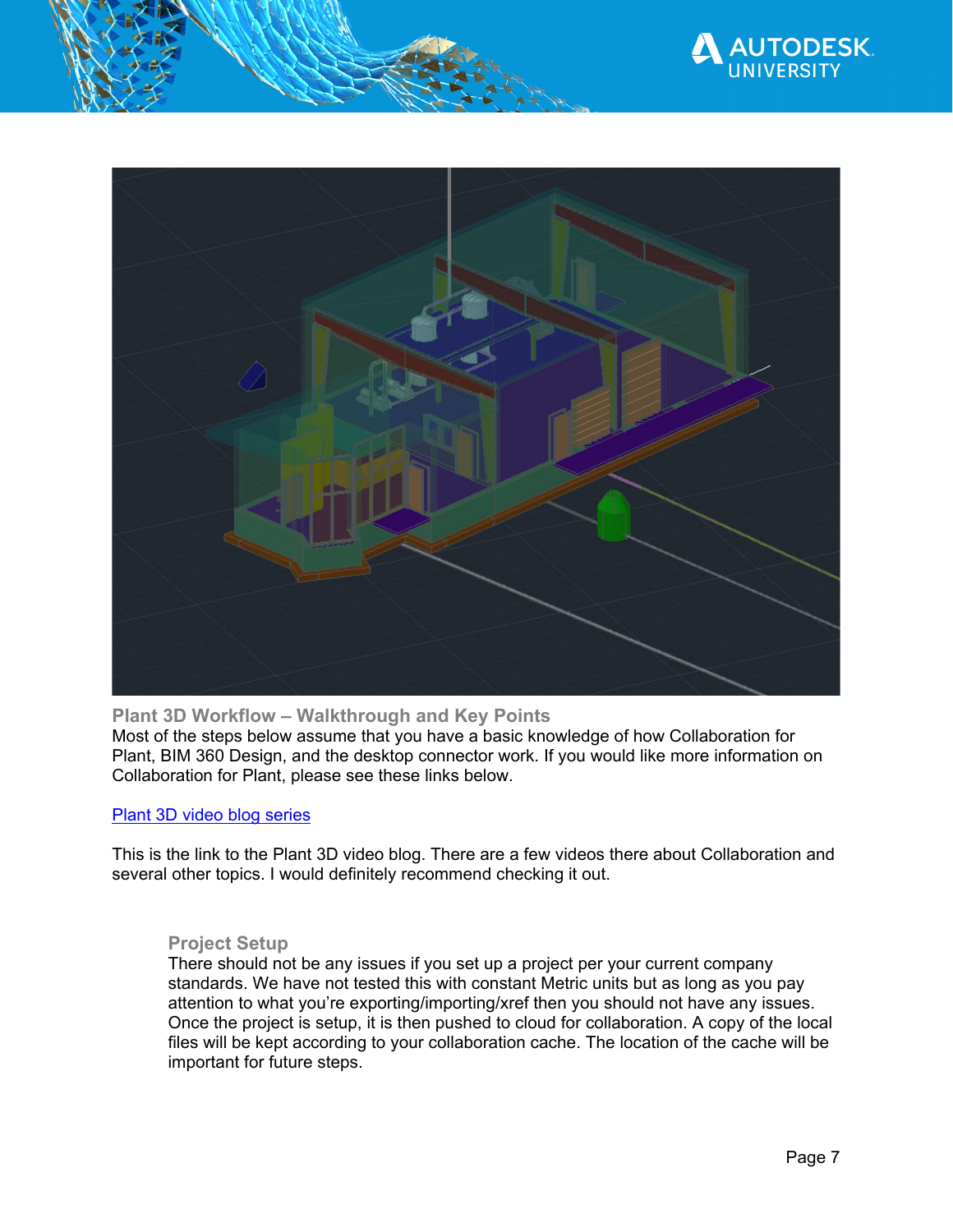



## **Revit and Civil 3D Xref**

Due to the way Plant 3D stores files in the collaboration cache rather than the desktop connector, an extra step is still required during initial import and making sure that the file is kept up to date. For the initial setup, I "copy drawings to project" that I want to XREF from the desktop connector folder. What I have found works best is to us an export from Revit and Civil 3D. Although this is not a "live" link, this works very well for how we want to use this information in Plant 3D. They export these files and keep them up to date in the same file location each time.

Once the files have been copied into the project, it is now time to add them to my working drawings. With the nature of Civil 3D coordinates, we want to make sure that the UCS is set to WCS. The same is true with the Revit file. If we xref to the WCS, everything will come in properly aligned.

When these files are in our working drawing, it is now time to add what we call our coordination prism. This is a geometric wedge with line work on the bottom and placed at the same coordinates in all working drawings. This helps to confirm that drawings are aligned and eliminates any concerns of "something has moved" in regards to the xref. It is further described later in this handout.

# **Working in Plant 3D**

As many of you are probably aware, Plant does not do well piping to a building with a working north that does not match true north. To adjust for this, I generate a working UCS that I turn on when routing pipe that needs to be square to the building or area. It is important though to remember what CS you have active when you try to add a new xref or when saving the files. We have mixed results on this impacting when the files are brought into the other design softwares.

#### **File Sync**

While moving to BIM 360 Design has been very beneficial to Collaboration Projects for Plant 3D, but the ability for other modelers to push exports directly to the Related Files section is not there. When the file is opened in Plant 3D, a warning/error pops up to let you know that the file is not part of the current project. The way that I have overcome this issue is to use a Robocopy script in Powershell. I know there are probably multiple ways to bulk copy files and I'm sure that any system you have will probably work very similar to this.

To use the Robocopy, we put one person in charge of keeping the Related Files up to date. At the beginning of each day, the files are checked out on the Plant 3D side. Once this is completed, Robocopy is run to copy the files, and replace them, from those on the BIM 360 Desktop Connector that were placed there by the other disciplines. Once the Robocopy is complete, refresh the project and it will show that the files have been updated in the local Collaboration Cache. These can then be checked in and available for use by other Plant 3D users. Here is an example of the Robocopy that we use. When the files paths are updated, you will be able to paste this into Powershell to copy the files.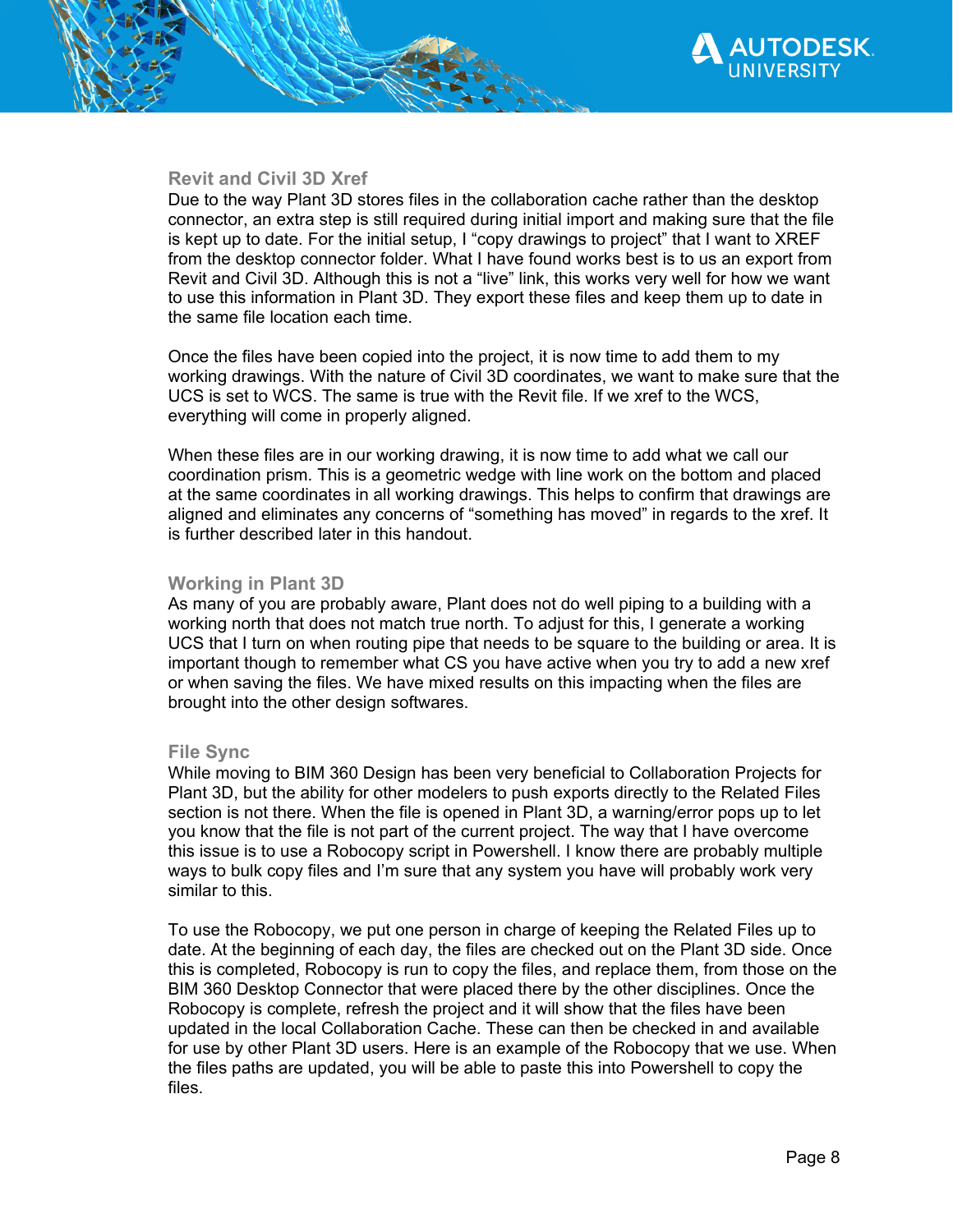

The main thing to make sure and to adapt this to your local process is to make sure the first file path is where the files you need to copy are located. The second address is the location that you want them copied to. Also, make sure you put any multi-word folder names inside of quotes. So if you folder is named AU 2020, when placing it in Robocopy it should look like "AU 2020" inside of the backslashes.

robocopy C:\Users\USER\"BIM 360"\"DIRECTORY"\"AU 2020 - Industry Talk 468215"\"Project Files"\"Shared" C:\Users\USER\AppData\Local\Autodesk\"AutoCAD Plant 3D"\CollaborationCache\"AU 2020"\"Related Files" /E /ZB /DCOPY:T /COPYALL /R:1 /W:1 /V /TEE /LOG:Robocopy.log

The main thing to make sure and to adapt this to your local process is to make sure the first file path is where the files you need to copy are located. The second address is the location that you want them copied to. Also, make sure you put any multi-word folder names inside of quotes. So if you folder is named AU 2020, when placing it in Robocopy it should look like "AU 2020" inside of the backslashes.

| PS C:\WINDOWS\system32> robocopy C:\Users\p: \miss\p: \miss\p: \miss\p: \miss\ps\right\miss\ps\right\miss\ps\right\miss\ps\right\miss\ps\right\miss\ps\right\miss\ps\right\miss\ps\right\miss\ps\right\miss\ps\right\miss\ps\r<br>ect Files"\"Shared" C:\Users\r <sup>en</sup> =me\AppData\Local\Autodesk\"AutoCAD Plant 3D"\CollaborationCache\"AU 2020"\"Related File<br>S" /E /ZB /DCOPY:T /COPYALL /R:1 /W:1 /V /TEE /LOG:Robocopy.log |  |  |  |  |  |
|--------------------------------------------------------------------------------------------------------------------------------------------------------------------------------------------------------------------------------------------------------------------------------------------------------------------------------------------------------------------------------------------------------------------------------------------|--|--|--|--|--|
| Log File: C:\WINDOWS\system32\Robocopy.log                                                                                                                                                                                                                                                                                                                                                                                                 |  |  |  |  |  |
| ROBOCOPY :: Robust File Copy for Windows                                                                                                                                                                                                                                                                                                                                                                                                   |  |  |  |  |  |
| Started : Tuesday, October 20, 2020 9:44:24 AM<br>Source : C:\Users\r \BIM 360\F is responsible \\AU 2020 - Industry Talk 468215\Project Files\Shared\                                                                                                                                                                                                                                                                                     |  |  |  |  |  |
| Files $: *.*$                                                                                                                                                                                                                                                                                                                                                                                                                              |  |  |  |  |  |
| Options : *.* /V /TEE /S /E /COPYALL /ZB /IM /R:1 /W:1                                                                                                                                                                                                                                                                                                                                                                                     |  |  |  |  |  |

# **Constraints**

One of the current issues with this style of coordination is model compatibility. We generally find the most issues going back and forth to Revit. Some of the fittings from Plant 3D, and Civil 3D, will appear as wire frame. While there are ways to work around this informiaton, it can become very cumbersome when working with large models and files.

Another problem that essentially makes live collaboration impossible is the lack of viewing Revit files inside of native Autocad softwares. Whether we bring in a Navisworks export or a .DWG export, those models still represent a snapshot in time and not a live model. With native .DWG softwares, we are able to update files by just saving and then refreshing the necessary referenced files. It would be nice to at least have the ability to view the live Revit information.

A feature that has the most potentially for us is Design Collaboration. One of the current problems we have found is that .DWG files do not appear in the Project Model. That portion is disappointing if this is to be the platform that replaces Navisworks Glue.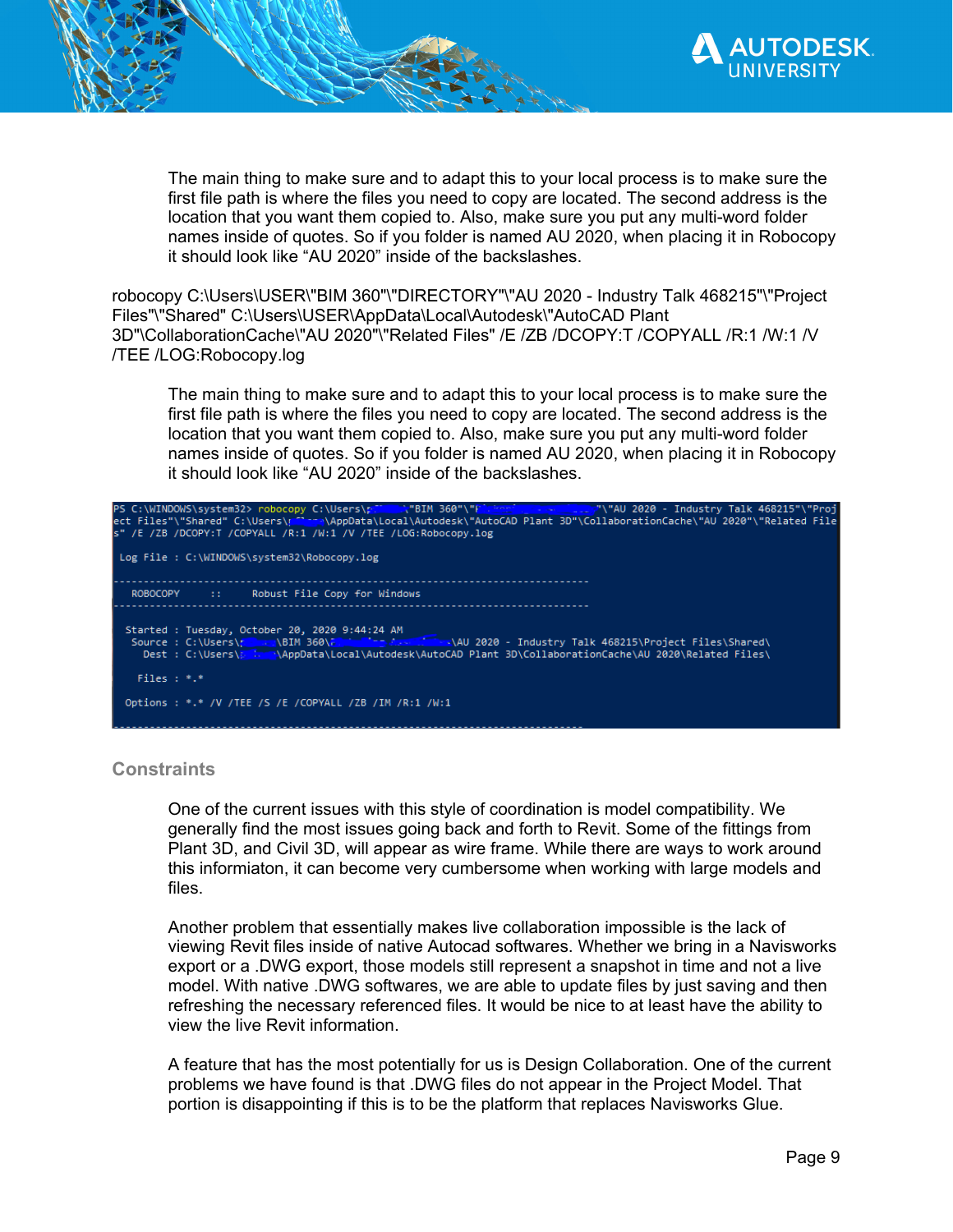

Although .DWG file viewing has improved in the Docs section, it is still lacking in other areas of BIM Design.

# **Revit – Multi-Platform Project**

Moving beyond a Revit-only modeling environment provides design flexibility when working with consultants or on specialized projects that use other software. AutoCAD based platforms are common for collaboration, and the workflow below applies for Plant 3D, Civil 3d, or other DWG content that is part of the project. The goal when dealing with cross-platform file sharing is to reduce redundant and manual processes to take full advantage of the software to provide access to the most relevant information on a project. This goal is impacted by the technical aspects of the files and links, but also the project management aspects of how information is shared and file security. This section deals with the technical aspects of working with project files using Revit.

# **Revit Workflow – Walkthrough and Key Points**

Revit is unique when compared to AutoCAD based software. It packages everything into a single model information environment. Because of this, it is rare to directly link a .rvt model file, and it creates some additional steps the file and project setup to provide consistency for sharing content across platforms. There are several benefits to this environment unique to Revit and some similar benefits shared with CAD-based software.

A quick note. Some of the steps below require knowledge or experience beyond a basic functional level with the software. While there is not anything overly complicated with the setup, there may be tools or processes that are rarely used otherwise or have little bearing on work once setup properly. Understanding what goes into the setup will help provide perspective on how unique contributions are shared across the team.

# **Project Base Point & Shared Coordinates**

The Revit working environment is based off of a local coordinate system defined by various elements. In 2020, the Internal Origin was introduced, otherwise the familiar Project Base Point and Survey Point complete the components that define the coordinate system.

About the Internal Origin, Autodesk Knowledge Network article, Sep 11, 2020

"Internal Origin" is the default origin for the project. It is liike the World Coordinate System's (WCS) origin of AutoCAD, but its coordinate values are determined by the Survey Point, so it is not a true WCS origin. It is a default UCS for the project extents, and it cannot be manipulated directly.

The project base point defines "Project North" for the model. Here, "Project North" is the direction that will be at the top of the page for drawing views. It also establishes a working point for the modeled content. This can be manipulated and moved around as needed or locked in place to relocate the entire model (say, closer to the internal origin). This defines the local coordinate system for the modeled content, and relative direction to Ture North. Since the Internal Origin was introduced in 2020, the Project Base Point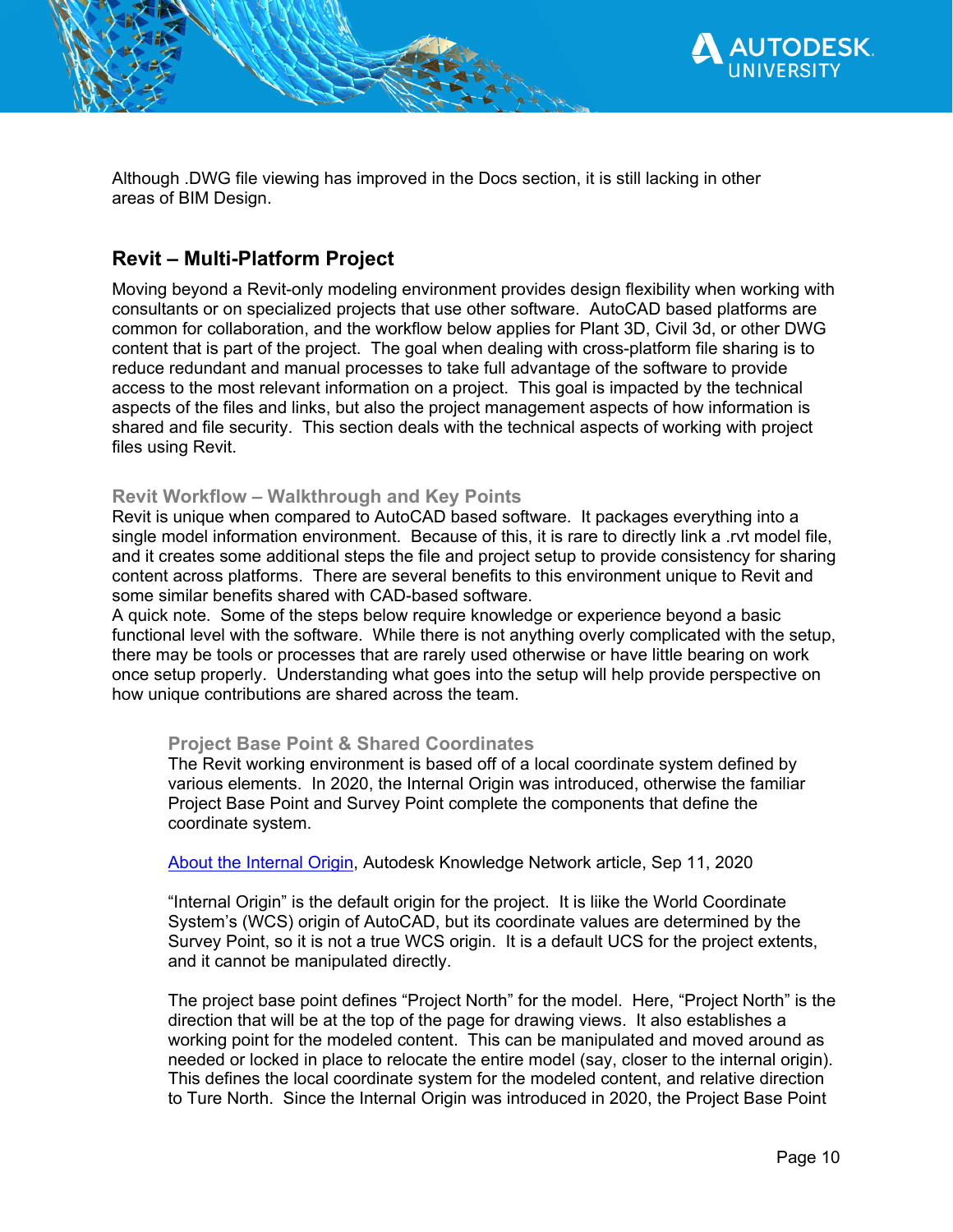

is no longer an option for reference points for linked or imported CAD content. It can be selected through manual placement options.

The Survey Point defines the geo-located information of the model. This sets the N/S and E/W bearing as well as the true elevation and is saved to the Site information to define the Shared Coordinates for the Revit project.

Project Base Point and Survey Point, Autodesk Knowledge Network article, Sep 11, 2020

With an understanding of how the coordinate system is set up in Revit, the critical step is to define a Shared Coordinate system that matches with data from Civil 3D. A project benchmark from survey information, the angle of project north to true north, a true elevation tied to modeled content (for example, T/ Finish Floor), and the coordinates of a model working point, is the information you need to set up the Shared Coordinates.



*Image 2 - Survey Point Settings (Does not have to match Project Base Point)* 

Once the Shared Coordinates are set up in one Revit model, it's a good time to check alignment back to the Civil information. You'll need some modeled elements, one or multiple coordination views set up, and export settings defined.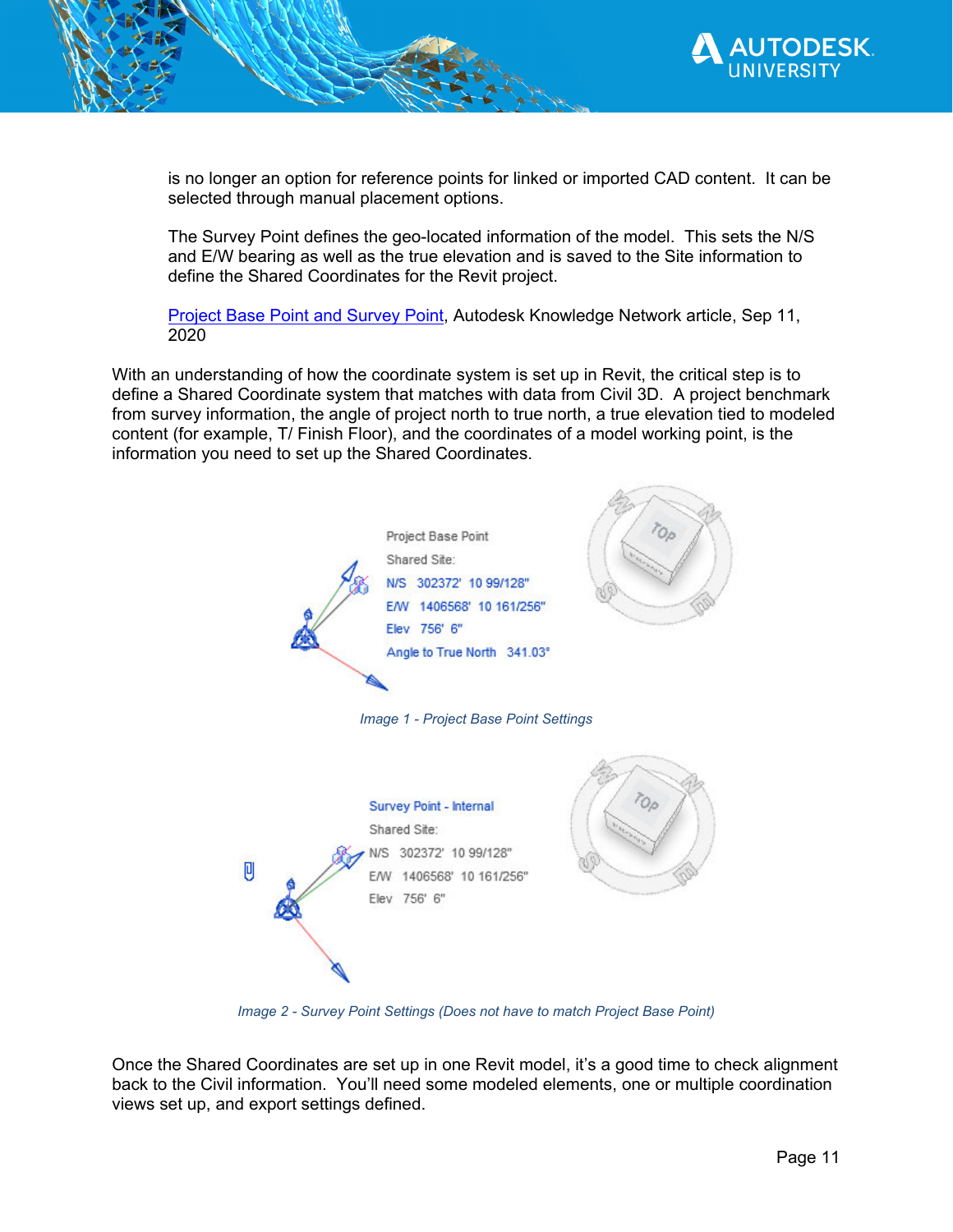

#### **Coordination Object - The Coordination Prism**

The coordination prism is a generic model object that contains enough information to substitute for a model, is located at a defined (relative) working point in the project and is assigned geo-located coordinates, elevation, and angle heading. Having a simple object that is identical in all models allows for quick visual checks on alignment rather than reviewing the data for several points.

It is much easier to troubleshoot if the same objects are aligned in two models than it is to gather coordinate data for (at least) three of the same points in two (or more) models. This is the coordination prism we use (and it has saved many, many hours on projects):



*Image 3 - Design Coordination Prism* 

The prism is placed with the center of the base at the identified working point. The arrow is rotated to True North, and there are 11 points built into the geometry. Even if there is no other content, the coordination prism can suffice to check alignment. It is an important part of our Model Templates. The team decides where it is relative to the building, and Civil assigns the coordinates and true north rotation.

#### **Coordination Views**

An important aspect to provide consistent exports is to create Coordination Views within Revit. The purpose of dedicated views is to have a "go-to" view that defines what is in a certain export so it can be replicated quickly by anyone as needed throughout the course of the project. Typically, this will have a view template applied to avoid inadvertent adjustments, and it can be one or a set of many views depending on the project requirements. As the project develops, it stays up to date with the modeled content.

It is much easier to modify displayed content in Revit prior to export than to export everything and then try to adjust the display of objects in CAD. Set up Coordination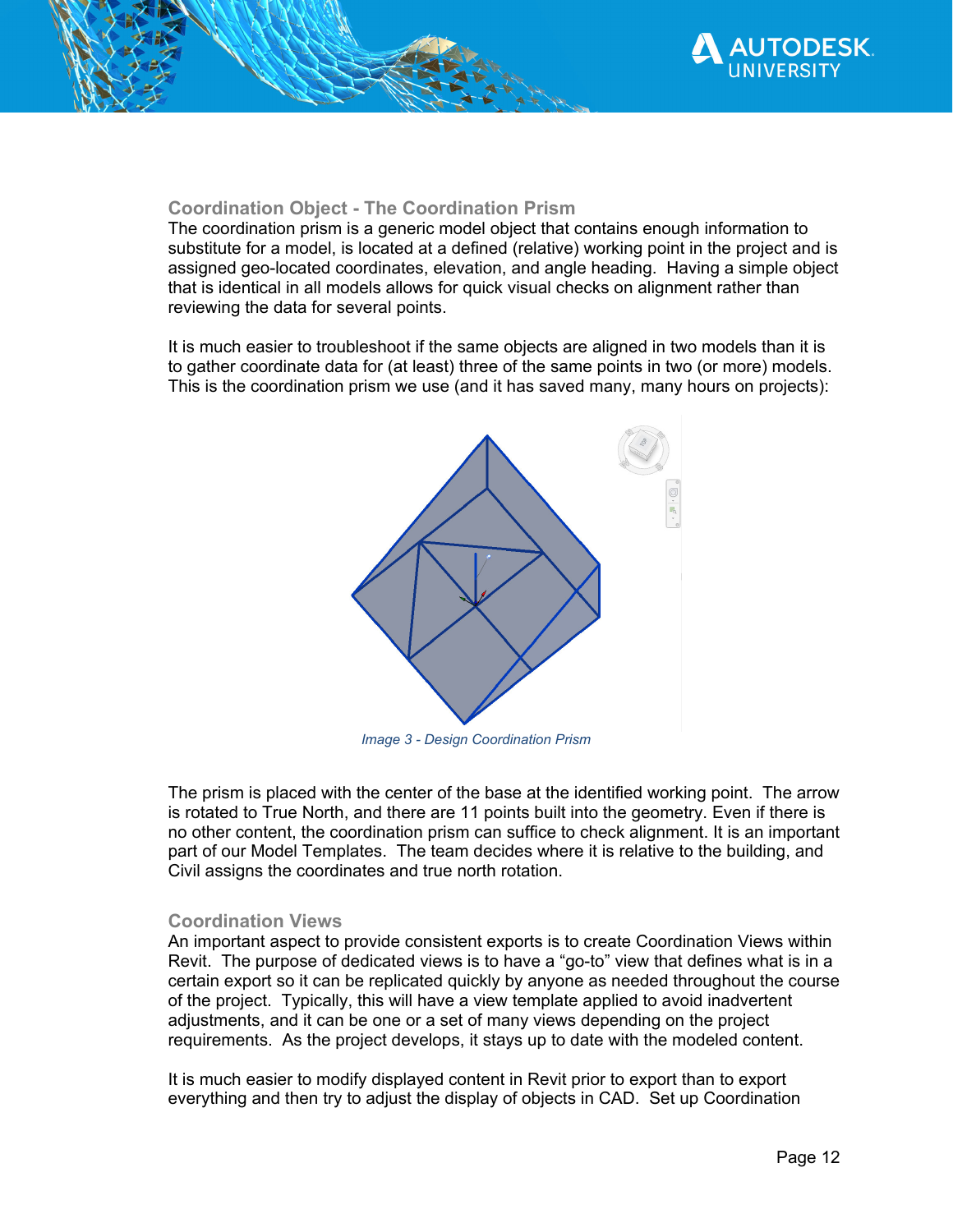

views that correspond to the content for collaboration. To assist with multiple exported views, Worksets should be used to quickly isolate important information. There are four basic Worksets for Civil 3D and Plant 3D coordination that will need set up, but these can be split further, if needed.

#### *Table 1 - Revit Worksets for Coordination*

| <b>Underground Exterior</b>  | Below grade conditions for civil coordination.<br>Includes all foundations; all slabs on grade and<br>objects affecting the building pad; and, all<br>underground utilities outside of the foundation. |
|------------------------------|--------------------------------------------------------------------------------------------------------------------------------------------------------------------------------------------------------|
| <b>Above Ground Exterior</b> | Above grade elements including the exterior building<br>envelope.                                                                                                                                      |
| Above Ground Interior        | Above grade conditions inside the building envelope.                                                                                                                                                   |
| Underground Interior         | Other below slab conditions (not critical for<br>coordination with Civil).                                                                                                                             |

These worksets should be in all Revit models for the project and adjusted in the exported Coordination Views according to the content desired. The coordination prism should be visible in all Coordination Views and included in exports.



*Image 4 – Worksets to manage Coordination View content (Architectural Above Ground Exterior)* 

Name the view so that the source model is apparent. Naming an Architectural view that exports underground exterior work as "ARC-UGX-DWG" would export as "3DView-ARC-UGX-DWG.dwg" as the short naming convention. This makes it apparent which model it originated from, what the contents are, and which view would need re-exported. Within Revit, the "DWG" suffix flags the view as an export. So be smart with your view names for Coordination Views.

#### **Revit Export DWG Settings & View Sets**

Civil 3D and Plant 3D do not have any means to directly link Revit models, so exports are necessary to share content between the software. Fortunately, both use the same export, so you do not need to set up dedicated Plant 3D and Civil 3D views.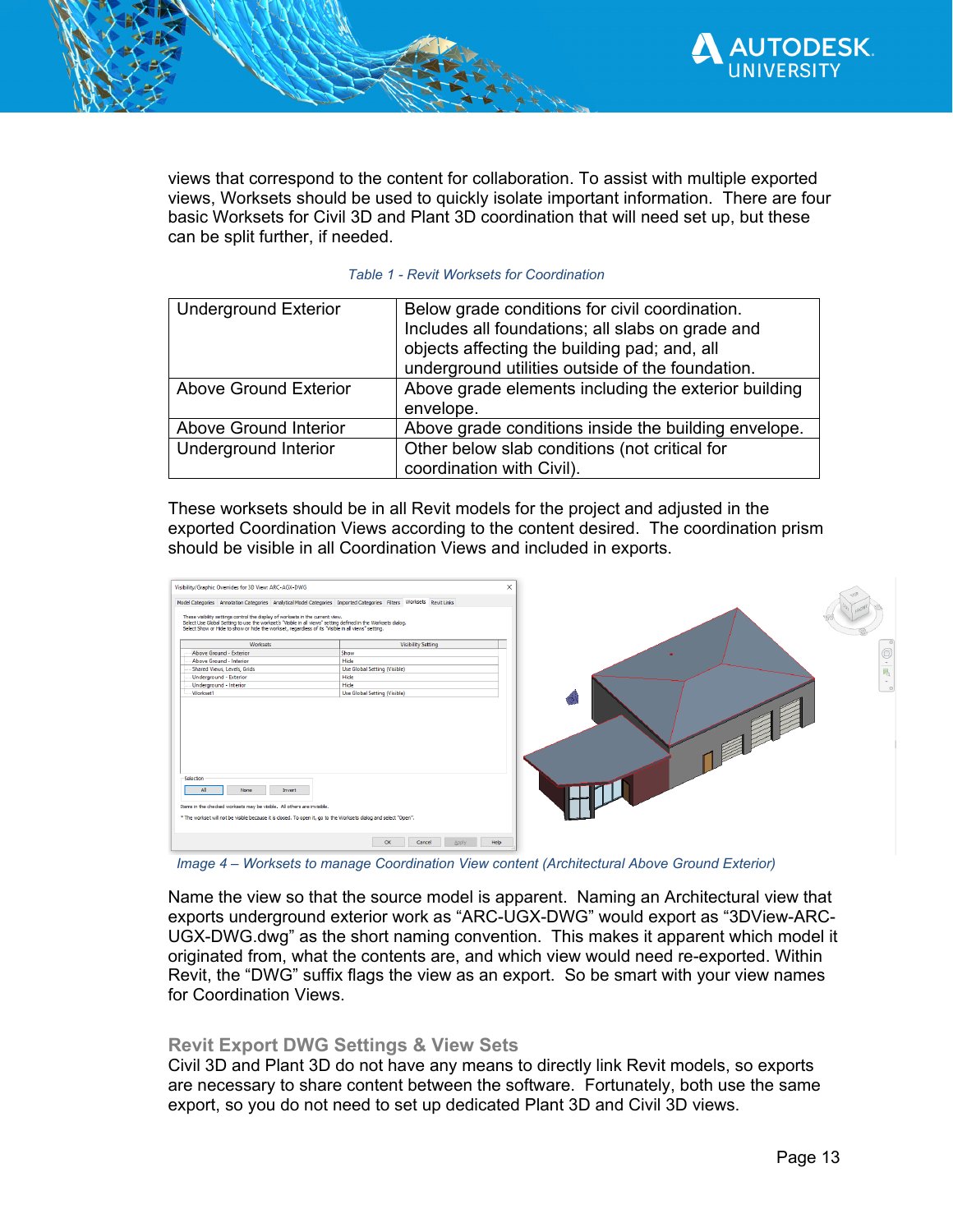

For completing an initial check on alignment, you only need to export one view with the coordination prism, though including the Underground Exterior workset is a great place to start since it will be needed later. You can add more views to the export set after you've verified alignment.

The DWG Export settings must be adjusted to minimize the amount of manipulation after exporting. Some key settings:

Layers, as desired. Solids, ACIS Solids. Units, Feet. Coordinates, Shared Coordinates. Export links as external references, not selected.

Save the export settings profile with a descriptive name for later use, and add it to your template. Export the view and check the alignment in Civil 3D. When x-referenced, the coordination prism should align to the assigned coordinates and elevation.

Export to DWG or DXF, Autodesk Knowledge Network article, Aug 14 2020

Insert the dwg export file aligned to origin, and the coordination prisms should align. Once alignment is verified, set up an export view set that includes all coordination views others may need. Then, you'll have the ability to quickly push the current view, a custom list, or all coordination views at one time.

At this point, you have a Revit model set up, shared coordinates defined, and have checked alignment with Civil. Now, it's time to set up the other Revit Models, quickly acquire the shared coordinates in those models, and then link with shared coordinates.

#### **Link Revit Models**

There are several reasons to have multiple Revit models on a project, and several approaches on how to split up the project. In a multi-platform environment, it is recommended as a minimum to create individual Revit models for the other software platforms on the project. Create a "Plant3D" Revit model for Plant 3D content and a "Civil3D" Revit model for Civil 3D content. This is true even if all other disciplines are working in a single Revit model. You should have a minimum of 3 Revit Models (Revit, Civil 3D, and Plant 3D), up to a maximum of however many you need to work efficiently.

The additional Revit models provide a single point to manage where 'outside' content is brought into the Revit environment. While possible on a multi-discipline project to link Plant 3D and Civil 3D content directly into every Revit model, the additional file and view setting management (and training) increases with each direct link. It's more to manage and more to troubleshoot. Using a Revit model to link content also accommodates a variety of trust environments with minor adjustments on initial setup and permissions, leaving workflows similar across different trust levels and similar to workflows without cross-platform coordination.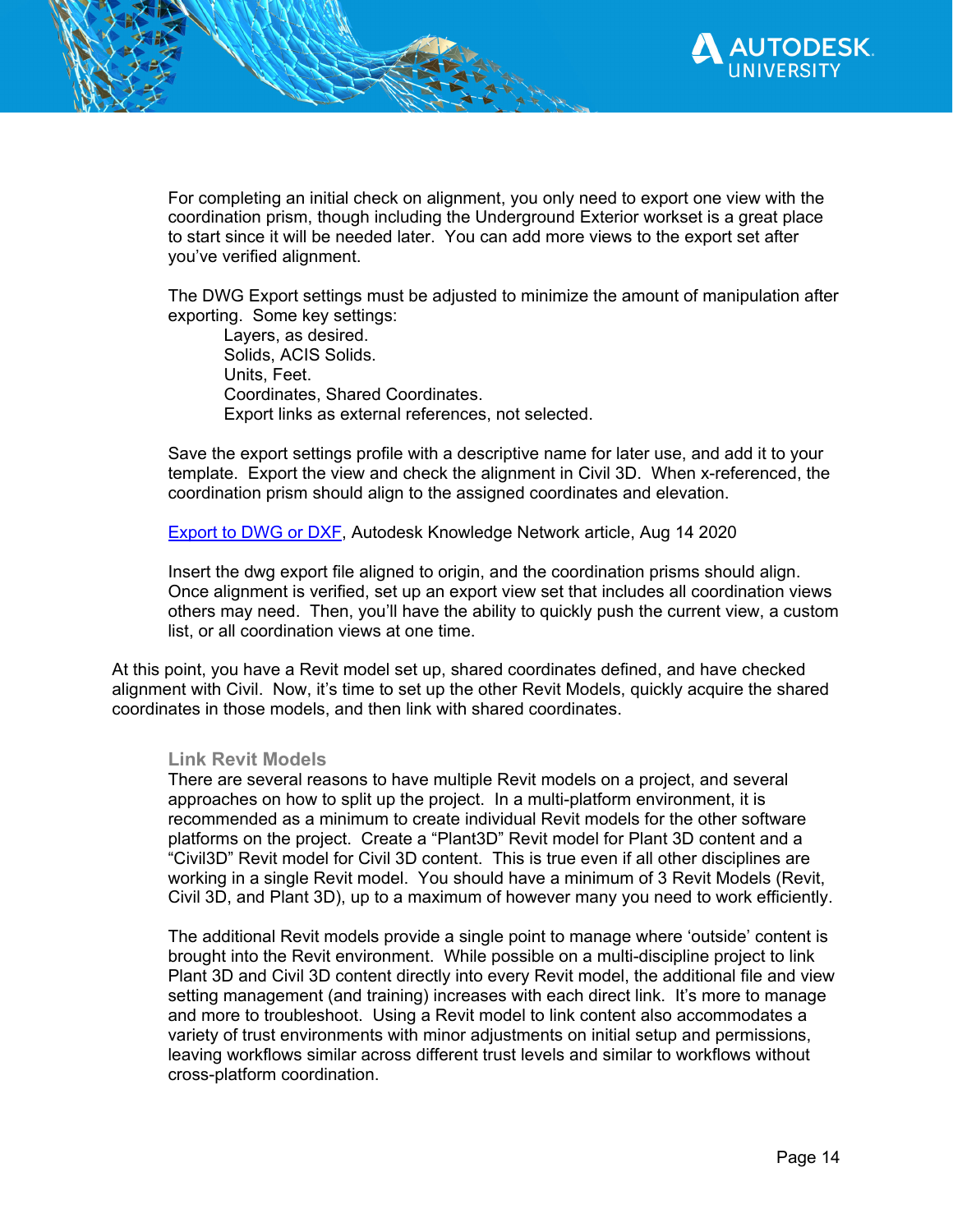

Go ahead and create Revit models for Plant 3D and Civil 3D on your projects. Acquire the shared coordinates and link to the other Revit model(s) on the project. We'll cover how to bring in outside content next.

This completes the Revit-side of the file setup to be able to post updates for Plant 3D and Civil 3D. Now, the main aspect remaining is bringing in the shared cross-platform content. Once the shared content is properly brought into Revit, the linked models will propagate that information among the other Revit models.

#### **Link CAD Content**

DWG files can be brought into Revit in a few different ways – imported within a shared family, imported or linked directly into a Revit model, and imported or linked to an inplace mass. For our purposes, the Linked CAD file within an in-place mass provides the best option for display, linking, and update management.

3D DWG or SAT is not being cut in section or elevation in Revit, Autodesk Knowledge Network article, Mar 31 2020

When placing the link use Manual-Center. If Manual Origin is used, the real-world coordinates try to align with the origin at the project base point; and will locate the content too far from the internal origin. If that is chosen, Revit will default back to Center-to-Center placement, anyway. When placing the content, select the project base point or some other arbitrary point to load the content into the model. Don't try to align it, just bring in into the model, first. Once loaded, use the coordination prism to align the model within Revit. Subsequent updates will keep the location, so this is a one-time alignment process.

Below is an example of the plumbing model. It includes some commercial fixtures and piping in Revit (green), a Plant 3D model linked as an in-place mass (Magenta piping and wireframe elements), and Civil 3D content linked from the Civil Revit Model (Structures and topography). Architecture and Structure Revit models are set to underlay: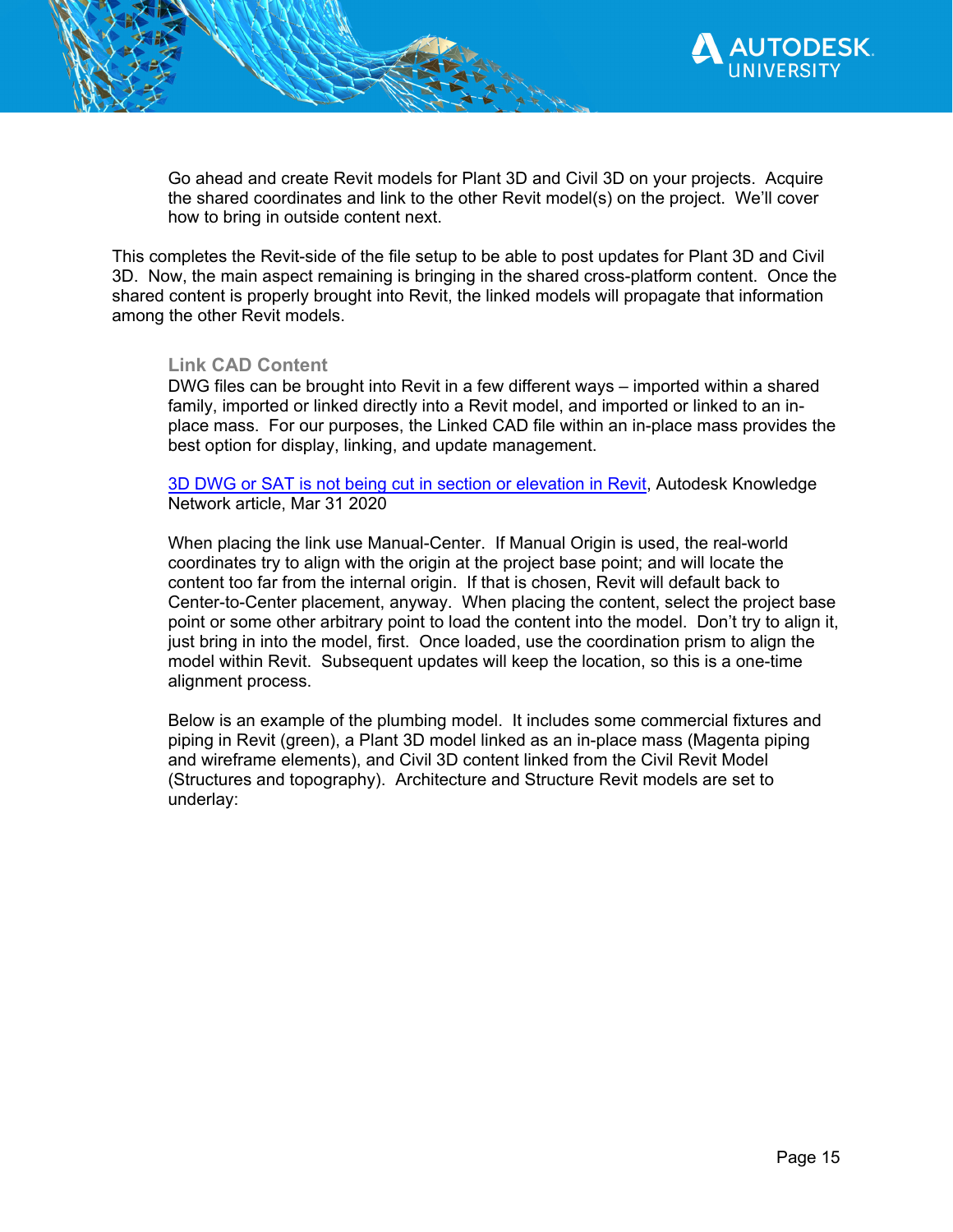



# **Link Published Topography**

Civil 3D surfaces have well established workflows to link to Revit. To bring in this content, it is like linking other Revit models. On the Insert ribbon, there is a "Link Topography" dialogue that will bring in the latest published surface aligned to the shared coordinates. Subsequent updates are automatic on model open or can be manually refreshed.

Once the topography is linked into the Civil Revit Model, the content becomes part of the host model and is shared where the civil model is linked. It can be controlled in views through the Topography model elements under Visibility Graphics. Updates should be refreshed within the civil model either when published by the Civil Engineer, or a design team member checks for an update during design.

#### **Revit Constraints**

Working cross-platform has its benefits, which we want to take full advantage of, but it also has some challenges and setbacks. It is not a perfect process where all content is shared seamlessly, and it behaves flawlessly. The different software handles information differently, and not everything gets along. These are some stumbling blocks and alternatives explored that didn't pan out in trying to find better ways of sharing content.

#### **Meshes and wireframes**

The biggest challenge of cross-platform sharing is the ability of Revit to handle DWG content from specialized software like Plant 3D and Civil 3D. Inevitably, objects either are not recognized, are converted or come through as wireframe instead of solids. This is common, despite efforts to change settings, content, and how information is shared.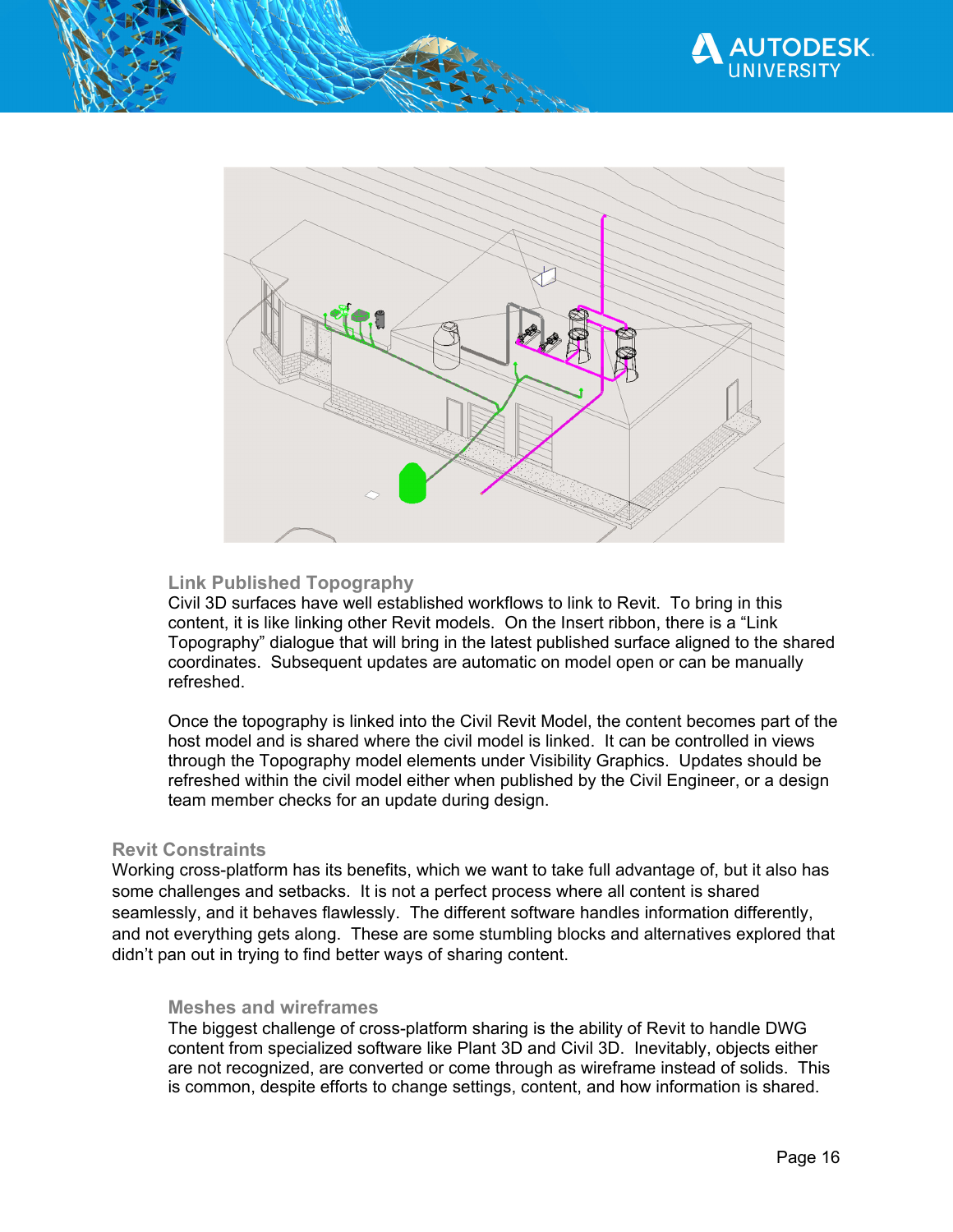

Plant 3D working files brought into Revit typically will have elbows, fittings, valves, and equipment display as wireframe. While not ideal, some information is better than none in this case, and the wireframes still allow for selections and snapping. The content prints as vector data, so the links can be used for coordination and drawing production. The ability to access the latest model from Plant 3D outweighs the inconveniences of the wireframe content. Also, we have had success with introducing manual processes to convert content to recognizable solids that can be displayed in Revit. It's a manual process that takes some time, so we only convert it at strategic points in the project to minimize the manual effort. Most day to day and review sets use the live links and wireframe content.

Civil 3D model content such as pipe systems, sidewalks, curbing, (topography is a separate issue), or other site improvements has been a bigger challenge. Here, pipe fittings import fine as solids, but the pipe is not recognized. When converted in Civil 3D, Revit only recognizes it as a mesh object instead of the 3D solid. Fortunately, the coordination that typically needs to happen is at the hand-off point between sitework and plumbing. A coupling, elbow, or structure is visible in Revit to check, and serves to terminate the plumbing scope. The sitework picks it up in Civil 3D where the full content exported from Revit is visible. This covers piping, but also sidewalks at the building, electrical trenches for utilities, foundations, fence posts, etc.

Object enablers are available for CAD-based products but do not appear to have an impact on Revit. The manual process of converting solids from Plant 3D content is like the way Civil 3D content is normally exported. The result from the conversion appears to be different (or is processed differently when bringing into Revit), based on what displays. While not ideal, it is also not critical for coordination. The team should be aware of the missing or wireframe data and plan coordination efforts with them in mind.

#### **Coordination Models (NWC/NWD)**

NWC and NWD files can be linked into Revit for coordination, and it provides a way to display outside content as solids within Revit. However, this approach fails when trying to print drawings, as any view with a coordination model will only print as rasterized. So, if used, careful view management needs to be implemented to prevent coordination models from being visible in printed views. For viewing, the coordination model will display properly on the screen, responding to view ranges, section boxes, and styles (shading, hidden lines, etc.).

Another main drawback of this approach is that the Navisworks content is display only. There is no ability to snap to objects or to select objects to see properties. This goes for working conditions if you are locating a wall sleeve for a pipe penetration; as well as overall alignment checks, measuring differences between coordination prisms. Not being able to select or snap limits the value of the information.

Coordination models also do not travel with a host model when linked, so every Revit model would need to manage the coordination models to see the content. If manual alignment is needed, it needs aligned in every model. If something is moved in error in one model, it can throw off alignment for that one discipline. Having the coordination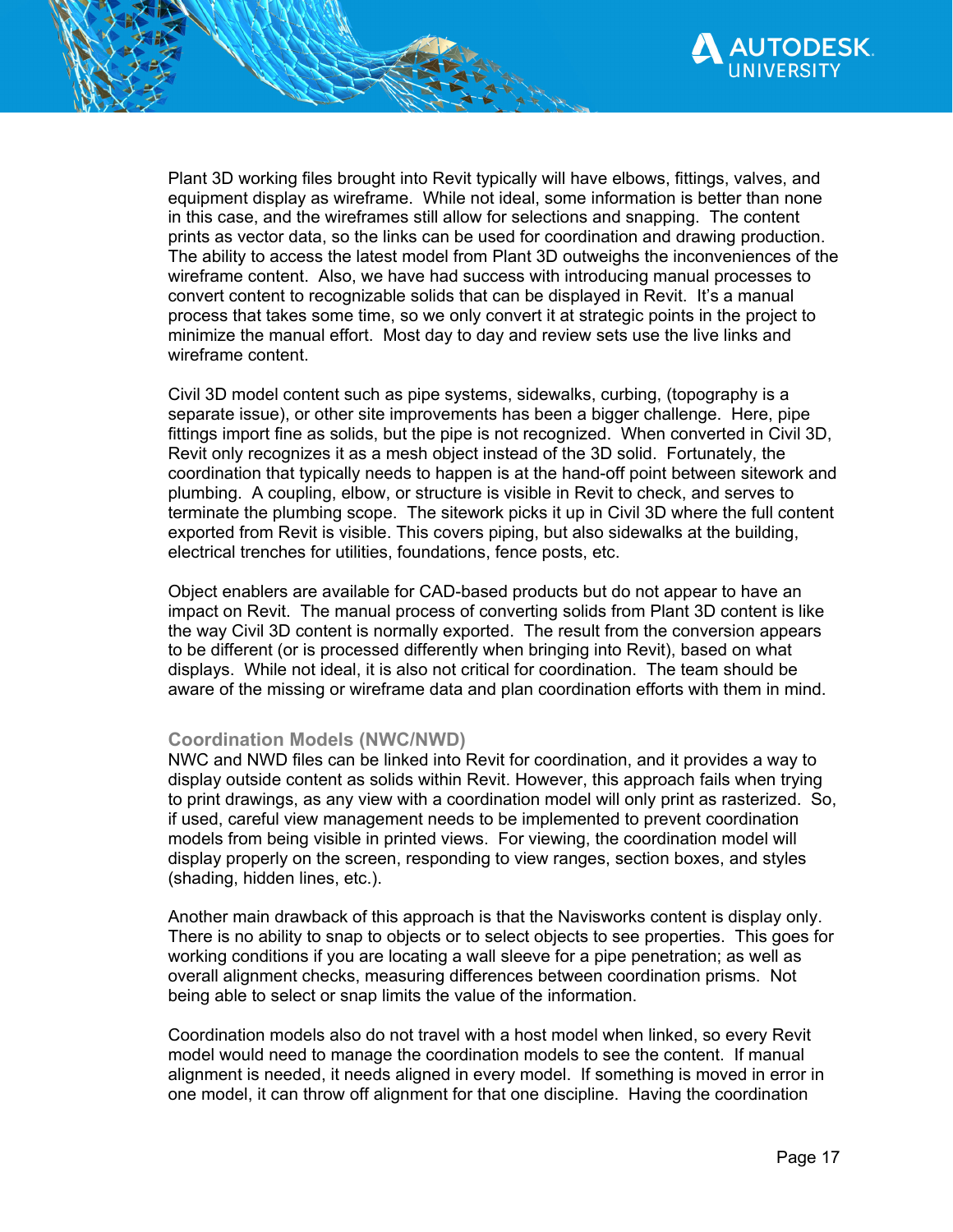

prism helps with alignment, but decentralized links increase troubleshooting efforts when needed.

In fact, in the early stages of working cross-platform, our team decided the limits of Navisworks content within Revit were such that it was much easier to have everyone run Navisworks and Revit side by side rather than use coordination models in Revit. The team would push updates from Revit or Plant 3D by exporting to an NWC, refresh in Navisworks, and then check the work in Navisworks. This proved much easier because Navisworks had the information from both platforms, but it couldn't change the design files.

So, while Coordination Models can be used in Revit and are great in theory, they introduce challenges when producing drawings (forcing other means to link content for drawing production), and limit access to information of the linked content (fundamentally flawed BIM workflow). As executed in a project environment, Coordination Models within Revit leave much to be desired.

About Coordination Models, Autodesk Knowledge Network Article, Jul 21, 2020

#### **PSP File Exports**

A minor inconvenience, but worth mentioning since you will see the files. When Revit exports DWG files, it creates a PSP file to generate a plot style for printing the DWG. For 3D coordination, these files are not needed and can be ignored or deleted.

# **BIM 360 Environment Benefits**

The cloud workspace provides flexibility for remote teams connecting from various locations. It can accommodate contributions from multiple sources with customized permissions tailored to the user, role, or company access desired. File management has always been an important part of team collaboration, BIM 360 provides a cenral location to store the latest files and automate certain updates and reports. To access available files all that is needed is a web browser or app instead of the full design software, making the information much more accessible to project stakeholders.

To work with files across software platforms, certain setups and exports are needed. Once set up in an accessible central location in the cloud, updates can be made and distributed quickly for coordination.

#### **BIM 360 – Permission settings**

BIM 360 provides a flexible environment to accommodate a variety of diverse teams. The key permission settings for cross-platform projects is that the main person/people setting up each software need project admin rights. Plant 3D creates a folder in the root Project Files directory, so the person creating the Plant 3D project needs admin rights to the root folder to see their project once created. Civil 3D and Revit can choose which folders to use on BIM 360 and those users need admin rights for their Work in Progress models. All modelers need (at minimum)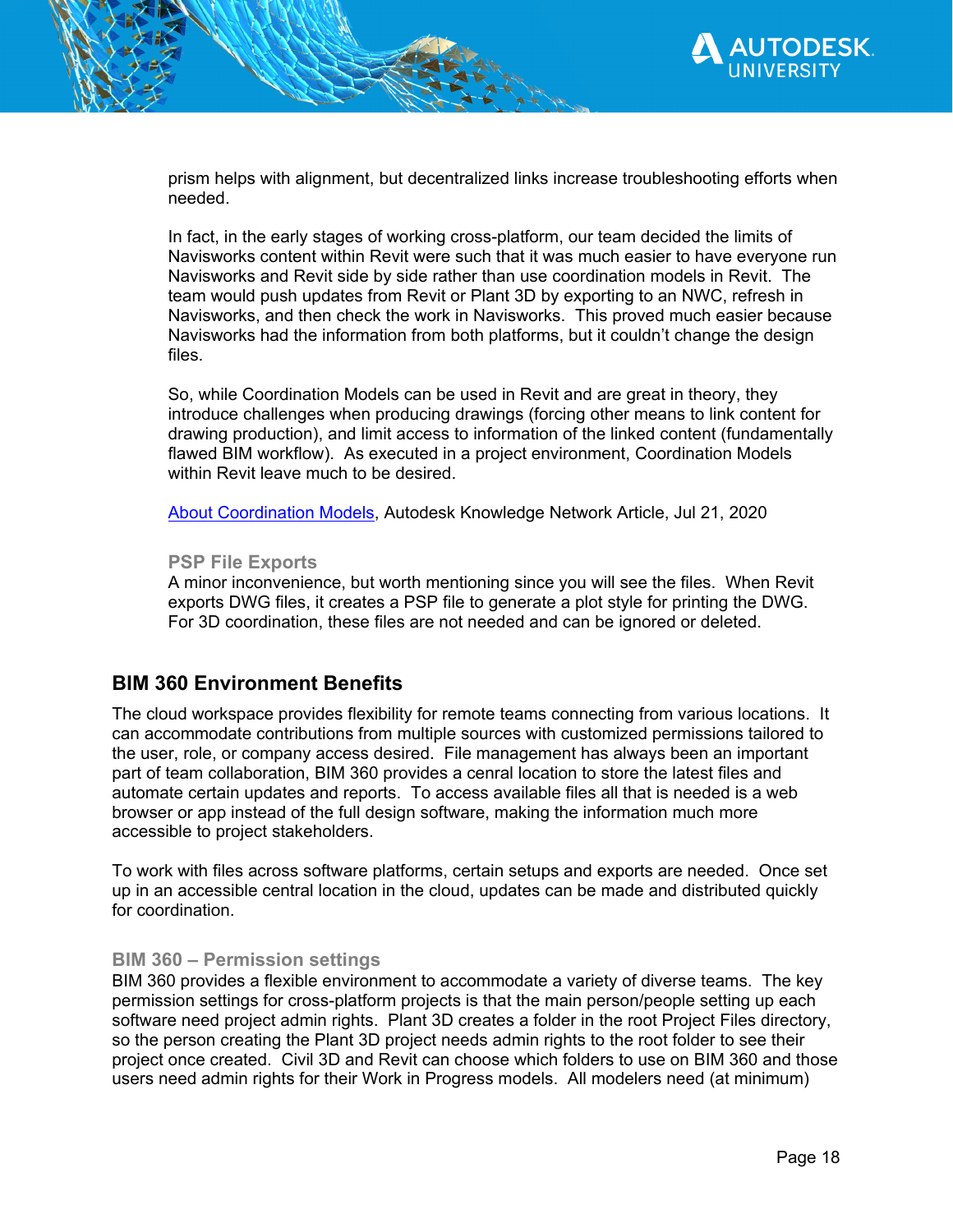

read access to the shared file locations. Whether the full team has full admin rights across the project or limited access depends on the security needed for the project.

#### **BIM 360 – Document Management file structure**

Within each software, file management is important so the team can work efficiently. As a project, there should be a place for each software's work in progress files, and a shared folder for the team to post content for use across software platforms, if work in progress can't (or shouldn't) be linked directly. The security desired affects the permissions granted to team members, but also the workflows for how files are shared and linked across the software platforms.

#### **High Trust Access**

High trust environments encourage sharing of work in progress information. The latest detail is shared even when it is a placeholder or still being vetted by the designers working with the information. Managing level of development expectations is critical when everyone has access to everything. Typical synchronization/updating cache of information and checking-in files are considered high-trust operations as they occur routinely.

#### **Medium Trust Access**

Medium trust introduces a level of security where the work in progress can continue without being affected by (nearly) real-time updates. Updates require a publish or export to be executed. The designer can set when those updates are pushed to the team, or manually apply them. Automated processes run infrequently would fall under a medium trust environment. A key aspect of the medium trust is that once updates are pushed, the linked content is automatically updated in work in progress models.

#### **Managed Trust Access**

Managed trust is the most restrictive security where updates of information must be deliberately brought into the work in progress models. Plant 3D operates mainly off of the Plant Collaboration Cache. For outside content to be incorporated, the files are copied into the Plant 3D file structure and are independent of the exported file. An update from Civil 3D is shared through the Desktop Connector, but still needs to be updated in the Plant Collaboration Cache by someone using Plant 3D. The updates are controlled by the end user, not the user publishing the data. That extra step of bringing shared content into a working environment is the basis of Managed Trust.

An example for those familiar with it, BIM 360 has design collaboration teams for Revit, so the consumed content for teams is similar where you can bring in shared content into the team environment to work. Content posted to the Shared folder is Medium Trust (if linked). Directlinked Work-in-progress Revit models are High-Trust links.

Each software platform has different capabilities to support various trust levels. Additional steps can be added to provide more security, but the software has limits on more open trust levels. Here is a quick summary of what can be supported by software, assuming you desire the most High-Trust environment across platforms.

*Table 2 - Trust Level Limitations for Shared Content* 

|  | - horo<br>⊸onten•∵<br>OHa.<br>, , , | ≀evıt | ∟ت | JMI<br>◡<br>______ |
|--|-------------------------------------|-------|----|--------------------|
|--|-------------------------------------|-------|----|--------------------|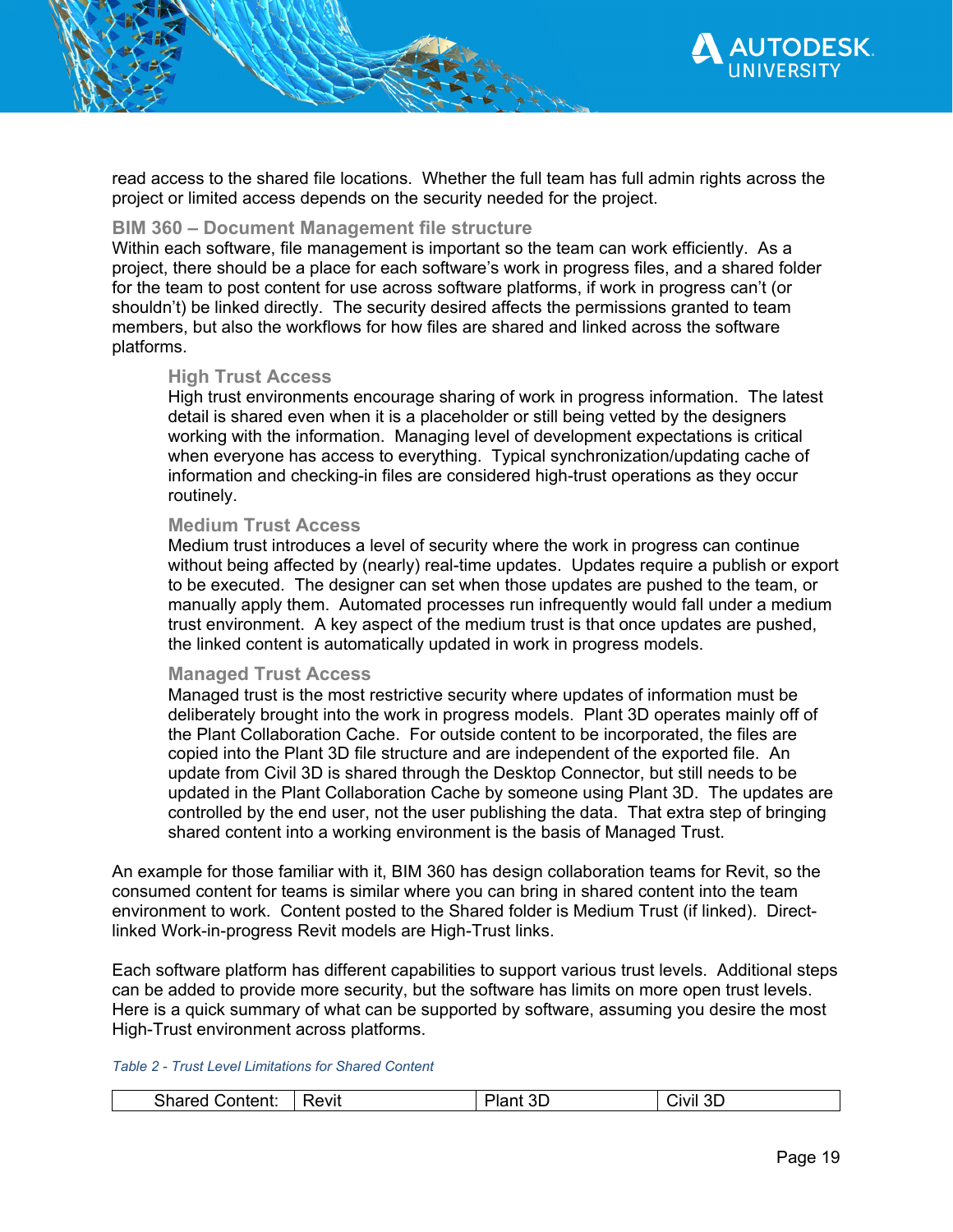

| WIP Model: |                                      |                                       |                                                         |
|------------|--------------------------------------|---------------------------------------|---------------------------------------------------------|
| Revit      | High Trust, Link to<br>Sync'd Models | High Trust, Link to<br>Checked-in DWG | Medium Trust, Link to<br>Shared/Published<br><b>DWG</b> |
| Plant 3D   | Managed Trust,                       | High Trust, (Update                   | Managed Trust,                                          |
|            | Powershell update of                 | Cache &) Link to                      | Powershell update of                                    |
|            | <b>DWG Export</b>                    | Checked-in DWG                        | <b>DWG Export</b>                                       |
| Civil 3D   | Medium Trust, Link to                | High Trust, Link to                   | High Trust, Link to                                     |
|            | <b>DWG Export</b>                    | Checked-in DWG                        | <b>WIP DWG</b>                                          |

## **Folder Structure**

Folder structures can vary to accommodate your company standards and permission settings. It is recommended to follow the general hierarchy below, having a root folder for each software platform, and a shared folder for posting exports.

Project Files (BIM 360 Default folder) Plant3D WIP Folder (Created when setting up Plant 3D Project) Civil 3D WIP Folder (Manually Created) Revit WIP Folder (Manually Created) Discipline Folders (optional, depending on trust level) Shared Files Folder (Created from BIM 360 Design Collaboration Team) Civil 3D COORD (Manually Created) Revit Team (Design Collaboration Folder) Consumed (Design Collaboration Folder) Discipline Folders (optional for exports, manually created)

These folders provide a framework for work in progress information and exported information. Exports should be either located or named so that you know what software, model, file, and view generated the export.

BIM 360 provides a cloud-based platform that can support remote teams with a variety of trust settings. This accommodates in-house operations, remote teams, and sub-consultant relationships. The folder structure reinforces the desired security and can add additional levels to tailor the setup to the trust and permission settings for the project.

# **BIM 360 – Work-In-Progress, Exports, and Reference links**

With the general folder structure above, there is space created for working files and shared exports. Depending on the desired trust levels and limitations, those determine which files need to be linked. In a high trust environment, you will follow the table above. Medium trust will link to shared files (updated when new exports are shared), and Managed trust will link to files in the work-in-progress folder (manually updated from posted files). Specifics on how to link them are in the software sections above. Some general topics to be aware of are as follows: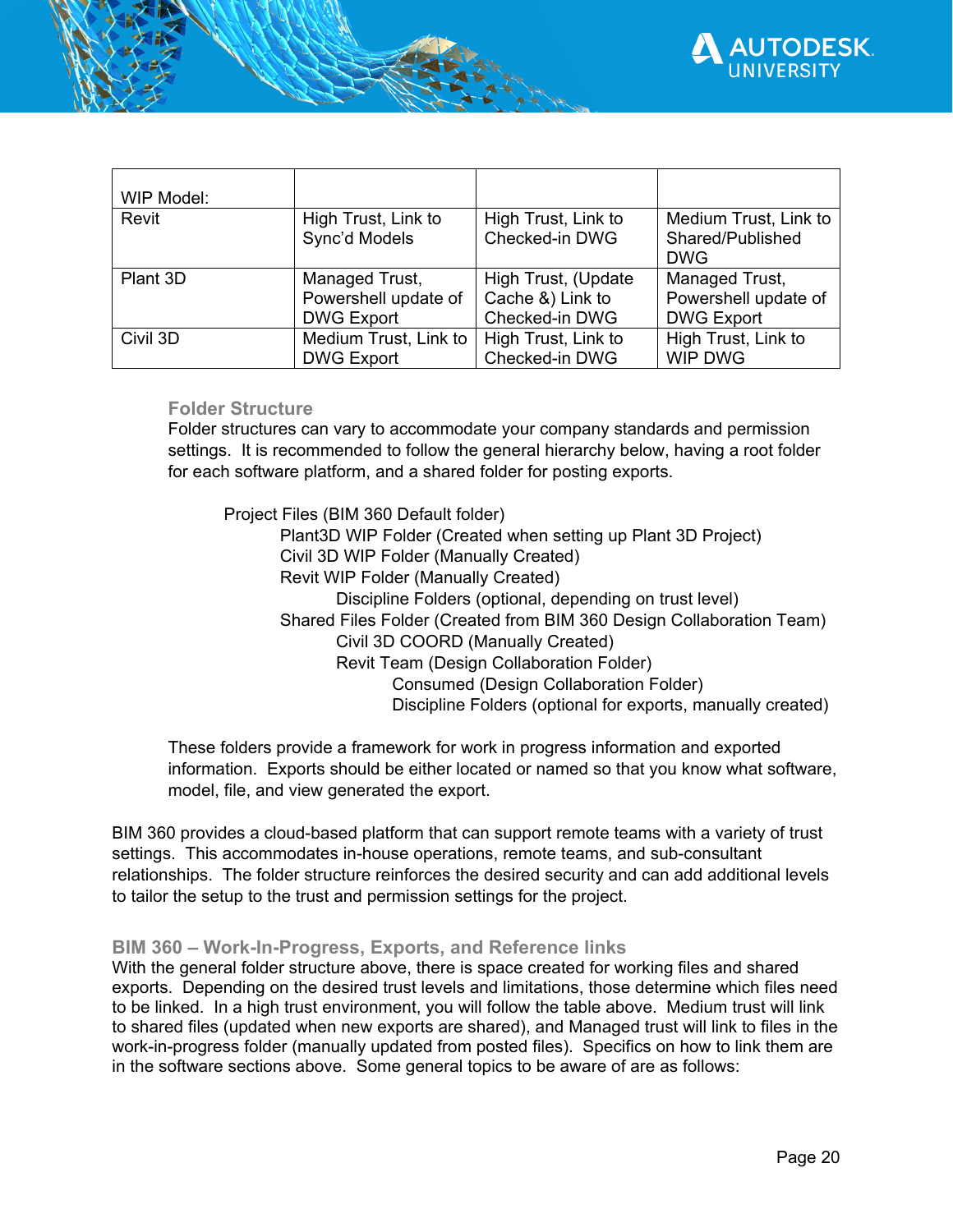

# **Coordinate Systems**

CAD and Revit have similar capabilities for managing coordinate systems. The working environment for Revit is different in that only utilizes a local coordinate system for modeling (survey coordinates are applied to convert the local data). Civil 3D mainly uses the World Coordinates System (WCS) with geo-located data. Plant 3D can switch to a local User Coordinate System, and it is best to set up based on the WCS for the project to assist with links and exports.

# **Working Point & Object Reference**

A working point in a 3D BIM environment carries more weight than a 2D working point for drafting. The working point needs to be identified for the project and coordinated among the software files. This is the base point that will be tied to the local coordinates and the world coordinates, include elevation and true north bearing information. It must be defined in both coordinate systems and included as reverence point for content in all models.

There is a carry-over instinct from 2D coordination to pick an outside corner of the building or some physical part of the model (column grid intersection), but this can prove troublesome when the wall construction or design shifts. The working point should not move once defined, but the model can shift relative to the working point. Set the working point with a relative offset to a building element, and you're covered whether the building element moves or not. Once defined, the working point is an excellent choice for placing the coordination prism.

#### **Initial Exports & Updates**

It is recommended to set up all anticipated exports and links earlier in the project. Having the files set up allows the design team to jump into their contributions for the project. Adjustments can be made, and will likely be required later, but working through the initial checks on alignment and content provide a solid base to start the project.

A benefit of BIM 360 is that file versions and history are automatically logged and backed up on the cloud. It does not replace manual backups to local systems but provides a first-line defense for troubleshooting corrupt files without any additional setup. Each time a file is loaded or updated; a backup is created automatically.

# **Collaboration for Civil 3D/Plant 3D/Revit & Autodesk Desktop Connector**

BIM 360 is the cloud platform that can provide access through a web browser interface. However, that is not the primary means that the design software uses to access the working files. The web interface is an outsider-looking-in access point. The design software uses Collaboration for Revit, Civil 3d, or Plant 3D for working files, and the Desktop Connector to manage exported files loaded to BIM 360. The Desktop connector can also access the work in progress DWG files for Civil 3D and Plant 3D for cross-platform links.